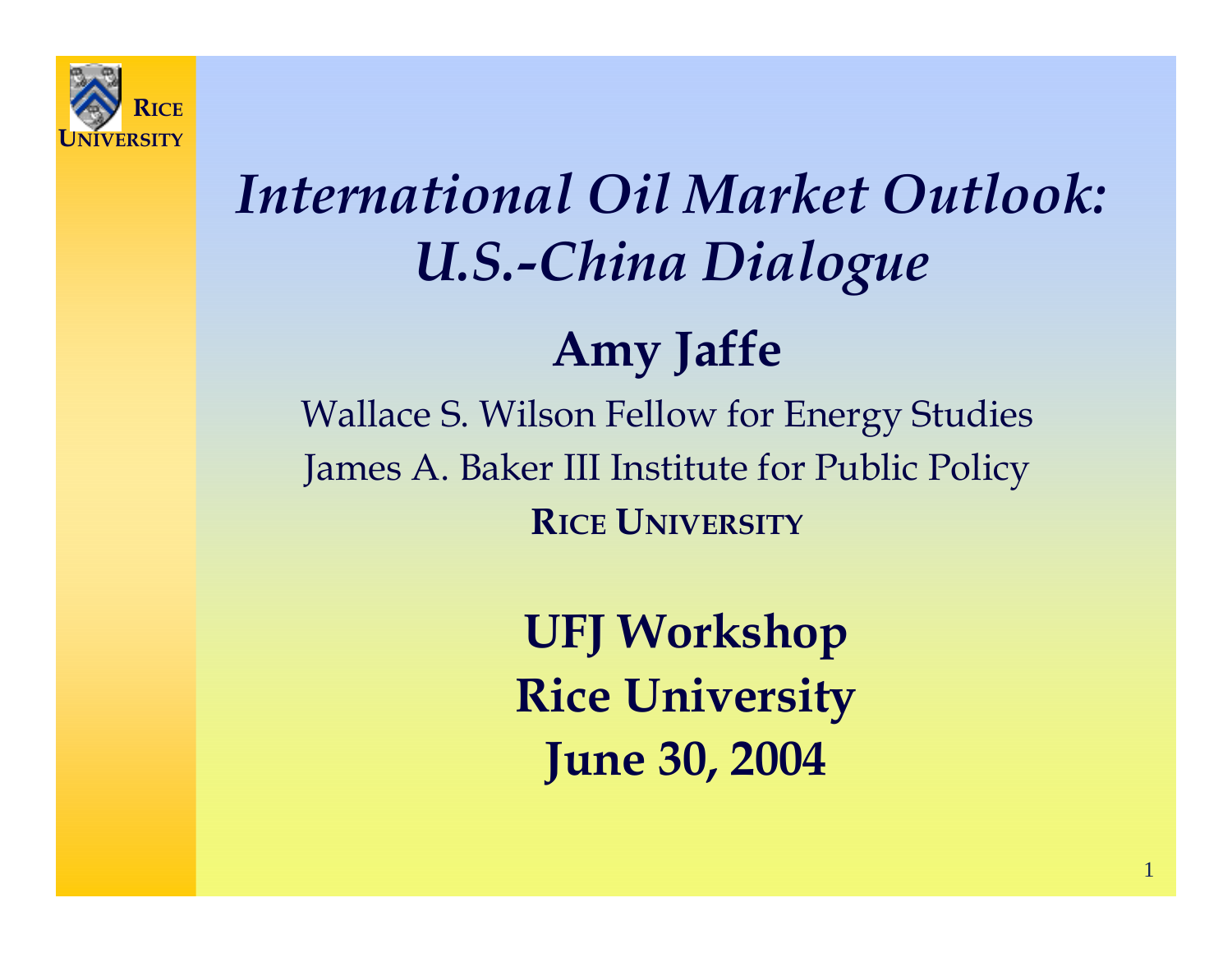

Fundamentals Erosion in OPEC spare capacity Higher price volatility above \$25 encourages speculation on the upside More bearish outlook for rest of year and into 2005Psychological Factors Terror premium Stability in Saudi Arabia, Iraq ◆OPEC policy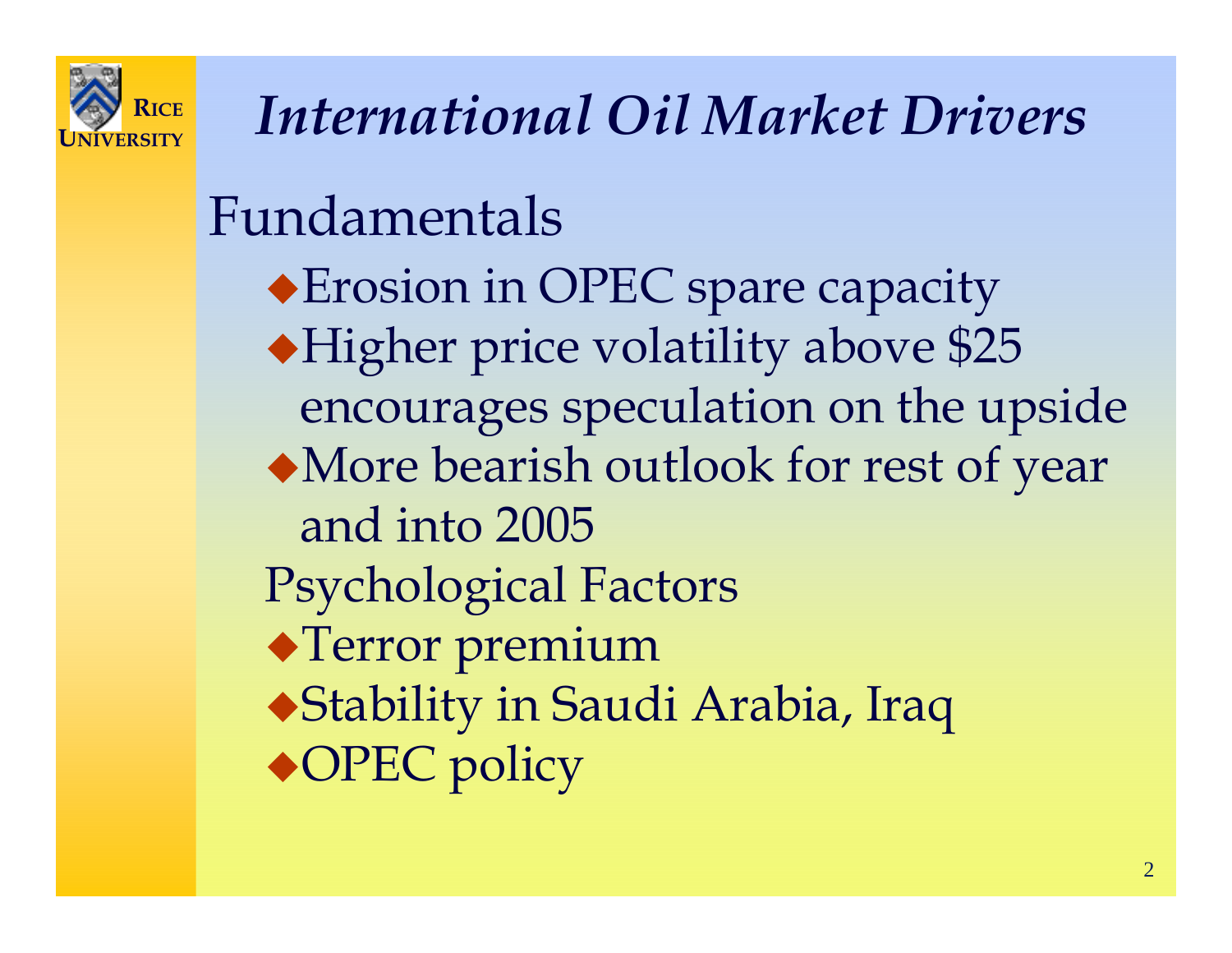

# *OPEC production capacity has fallen, not increased, since 1979*<br>Opec Production and Spare Capacity, 1979-2003 (in mmb/d)

| <b>Member Country</b> | <b>1979</b> | 1983  | <b>1990</b> | 1997  | 1998  | 2000  | 2001  | 2003  |
|-----------------------|-------------|-------|-------------|-------|-------|-------|-------|-------|
| Saudi Arabia          | 10.84       | 11.30 | 8.00        | 9.65  | 9.80  | 9.50  | 9.90  | 10.15 |
| Iran                  | 7.00        | 3.00  | 3.10        | 3.70  | 3.70  | 3.75  | 3.80  | 3.80  |
| Iraq                  | 4.00        | 1.50  | 3.60        | 2.30  | 2.80  | 2.90  | 3.05  | 2.20  |
| Kuwait*               | 3.34        | 2.80  | 2.40        | 2.40  | 2.40  | 2.40  | 2.40  | 2.50  |
| <b>UAE</b>            | 2.50        | 2.90  | 2.20        | 2.40  | 2.40  | 2.40  | 2.45  | 2.50  |
| Qatar                 | 0.65        | 0.65  | 0.40        | 0.71  | 0.72  | 0.73  | 0.75  | 0.75  |
| Venezuela             | 2.40        | 2.50  | 2.60        | 3.45  | 3.30  | 2.98  | 3.10  | 2.50  |
| Nigeria               | 2.50        | 2.40  | 1.80        | 2.00  | 2.05  | 2.10  | 2.30  | 2.30  |
| Indonesia             | 1.80        | 1.60  | 1.25        | 1.40  | 1.35  | 1.35  | 1.30  | 1.15  |
| Libya                 | 2.50        | 2.00  | 1.50        | 1.45  | 1.45  | 1.45  | 1.45  | 1.45  |
| Algeria               | 1.23        | 1.10  | 0.75        | 0.88  | 0.88  | 0.88  | 0.88  | 1.15  |
| Total                 | 38.76       | 31.75 | 27.60       | 30.34 | 30.85 | 30.44 | 31.38 | 30.45 |
| <b>Call on Opec</b>   | 34.01       | 16.65 | 22.20       | 27.59 | 25.85 | 30.04 | 28.23 | 29.20 |
| <b>Spare Capacity</b> | 4.75        | 15.10 | 5.40        | 2.75  | 5.00  | 0.40  | 3.15  | 1.25  |

Opec can replace all Iraqi/Kuwait oil in 1990

Economic boomerodes capacity in 1997

Demand bumps up against capacity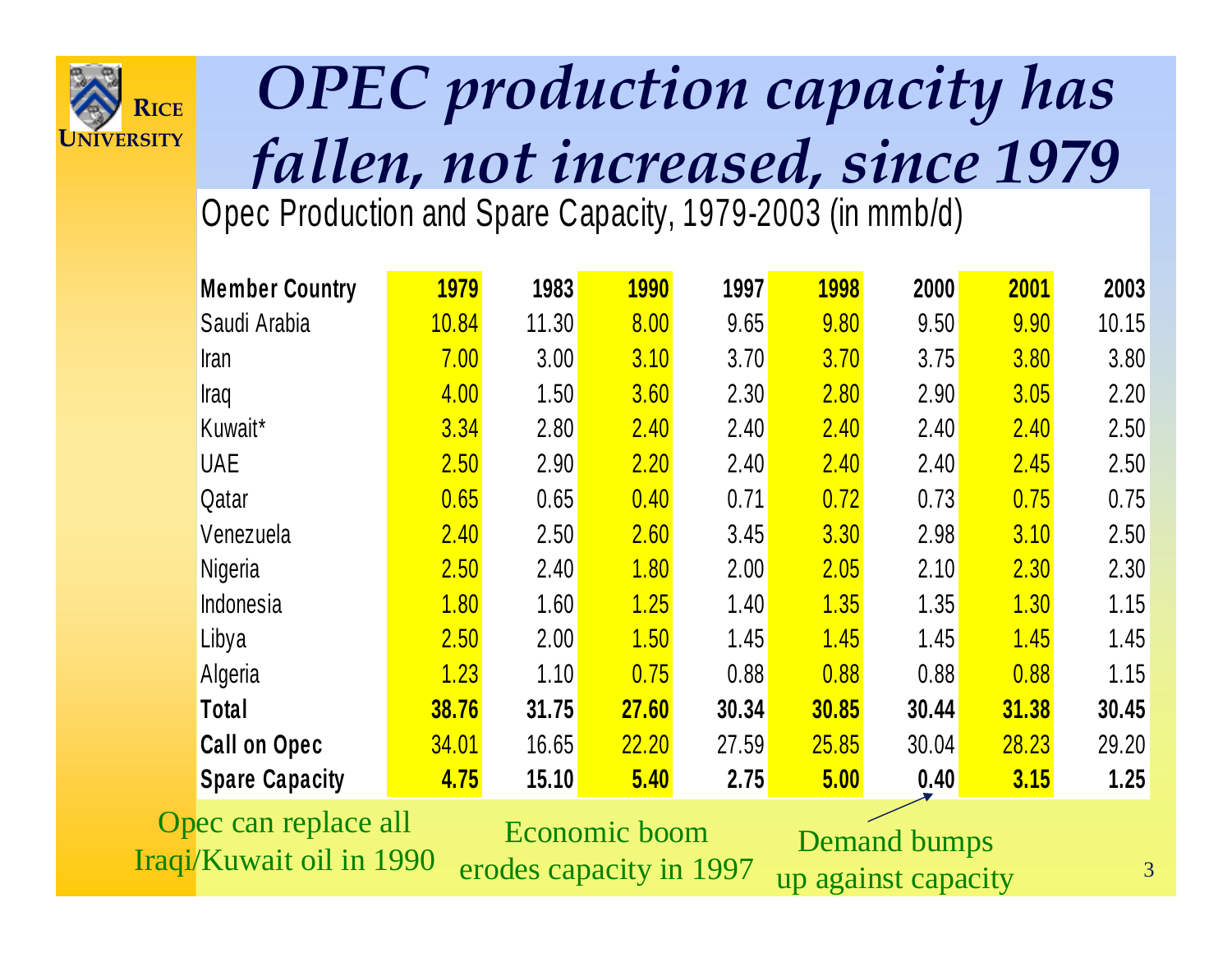

## *Fundamental Outlook*

 Capacity expansions within OPEC and expected growth within non-OPEC countries could contribute to a gradual softening of prices in 2005.

**Depends on** Oil demand trends. Improvements in stability in the Persian Gulf.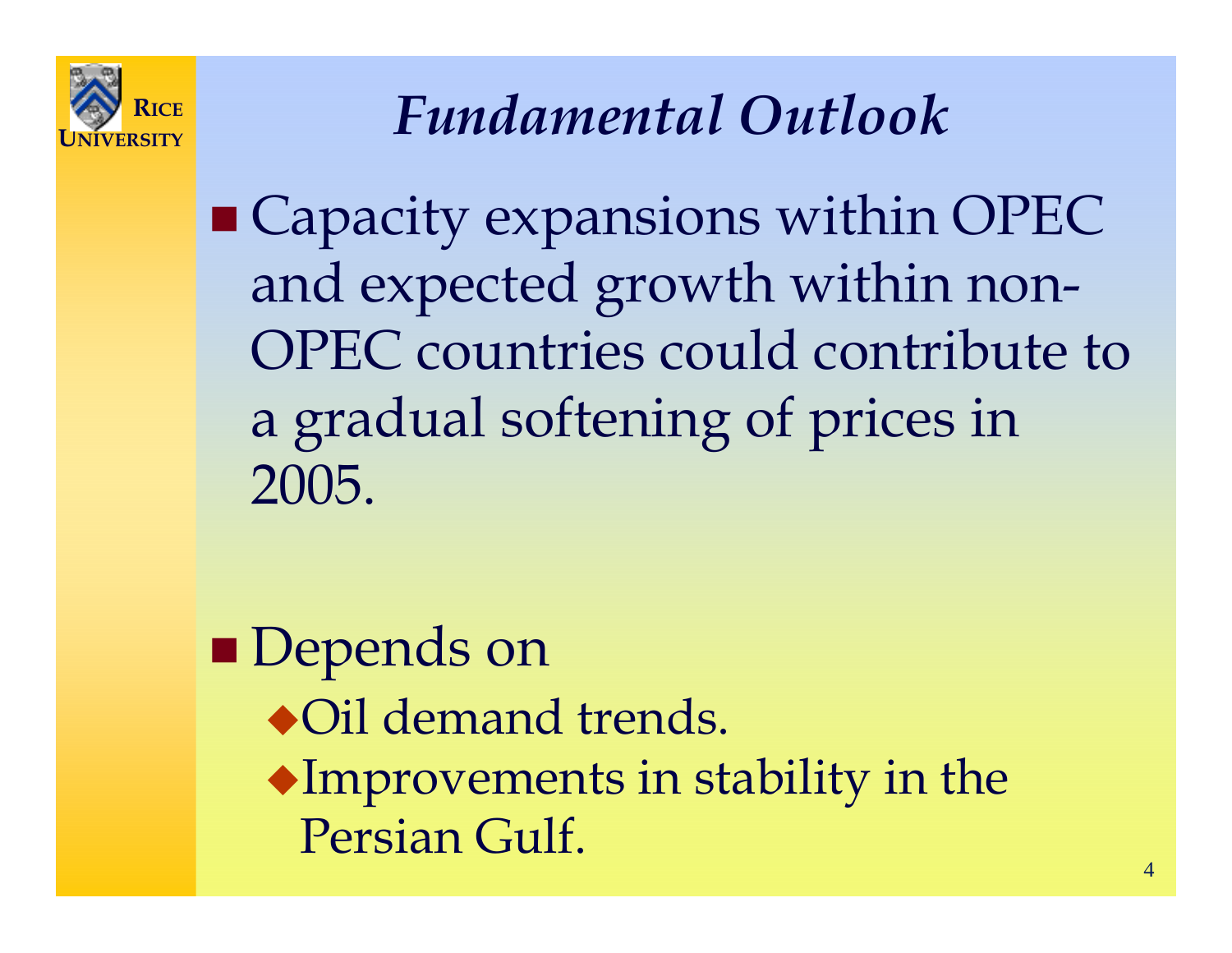

# *Projected OPEC Capacity*

| Country      | 2003  | 2005  | $2010*$ |
|--------------|-------|-------|---------|
| Saudi Arabia | 10.15 | 10.50 | 11.0    |
| Iran         | 3.80  | 4.10  | 5.0     |
| Iraq         | 2.3   | 2.7   | 4.5     |
| Kuwait       | 2.4   | 2.6   | 3.0     |
| <b>UAE</b>   | 2.5   | 2.5   | 2.5     |
| Qatar        | 0.75  | 0.80  | 0.80    |
| Venezuela    | 2.5   | 2.6   | 3.5     |
| Nigeria      | 2.3   | 2.7   | 3.0     |
| Indonesia    | 1.00  | 1.00  | 0.5     |
| Libya        | 1.45  | 1.3   | 2.0     |
| Algeria      | 1.15  | 1.6   | 1.5     |
| <b>TOTAL</b> | 30.3  | 32.4  | 34.3    |

\*optimistic scenario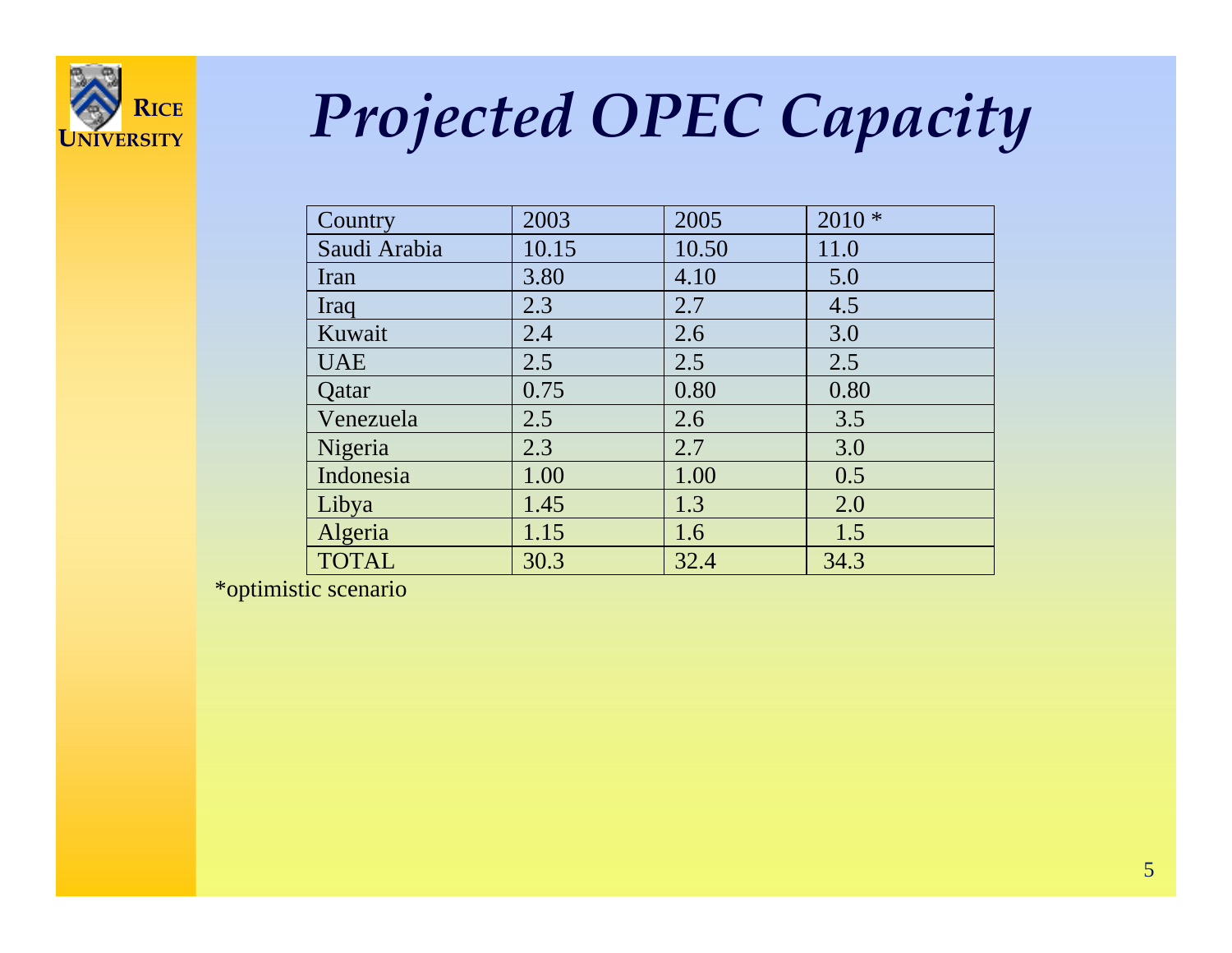

### *Growth in 2005 non-Opec supply is a critical factor to fundamentals*

How robust willRussia be? Depends on politics, taxes, not geology

Will W. Africandevelopments come in as forecast?

| 2005                    |             |      |         |                        |
|-------------------------|-------------|------|---------|------------------------|
| NON-OPEC SUPPLY OUTLOOK |             |      |         |                        |
|                         | <b>Base</b> | High | Low     |                        |
| Canada                  | 0.12        | 0.20 | 0.08    |                        |
| <b>Mexico</b>           | 0.15        | 0.20 | 0.00    |                        |
| <b>US</b>               | 0.15        | 0.15 | $-0.15$ |                        |
| Norway                  | $-0.05$     | 0.00 | $-0.15$ |                        |
| UK                      | $-0.12$     | 0.00 | $-0.20$ |                        |
| Denmar                  | $-0.02$     | 0.00 | $-0.03$ |                        |
| <b>Azerbai</b>          | 0.10        | 0.30 | 0.00    | When does the          |
| Kazakh:                 | 0.15        | 0.25 |         | 0.00Baku-Ceyhan line   |
| <b>Russia</b>           | 0.40        | 0.80 |         | 0.25 open ? (Scheduled |
| <b>Brazil</b>           | 0.23        | 0.30 | IHO.    | May 2005)              |
| Colomb                  | $-0.02$     | 0.00 | $-0.05$ |                        |
| <b>Ecuador</b>          | $-0.02$     | 0.03 | $-0.03$ |                        |
| Angola                  | 0.30        | 0.40 | 0.20    |                        |
| Chad                    | 0.05        | 0.07 | 0.00    |                        |
| <b>Egypt</b>            | $-0.04$     | 0.00 | 0.05    |                        |
| Eq. Guir                | 0.00        | 0.15 | $-0.05$ |                        |
| Gabon                   | $-0.02$     | 0.00 | $-0.03$ |                        |
| Total                   | 1.36        | 2.85 | $-0.01$ |                        |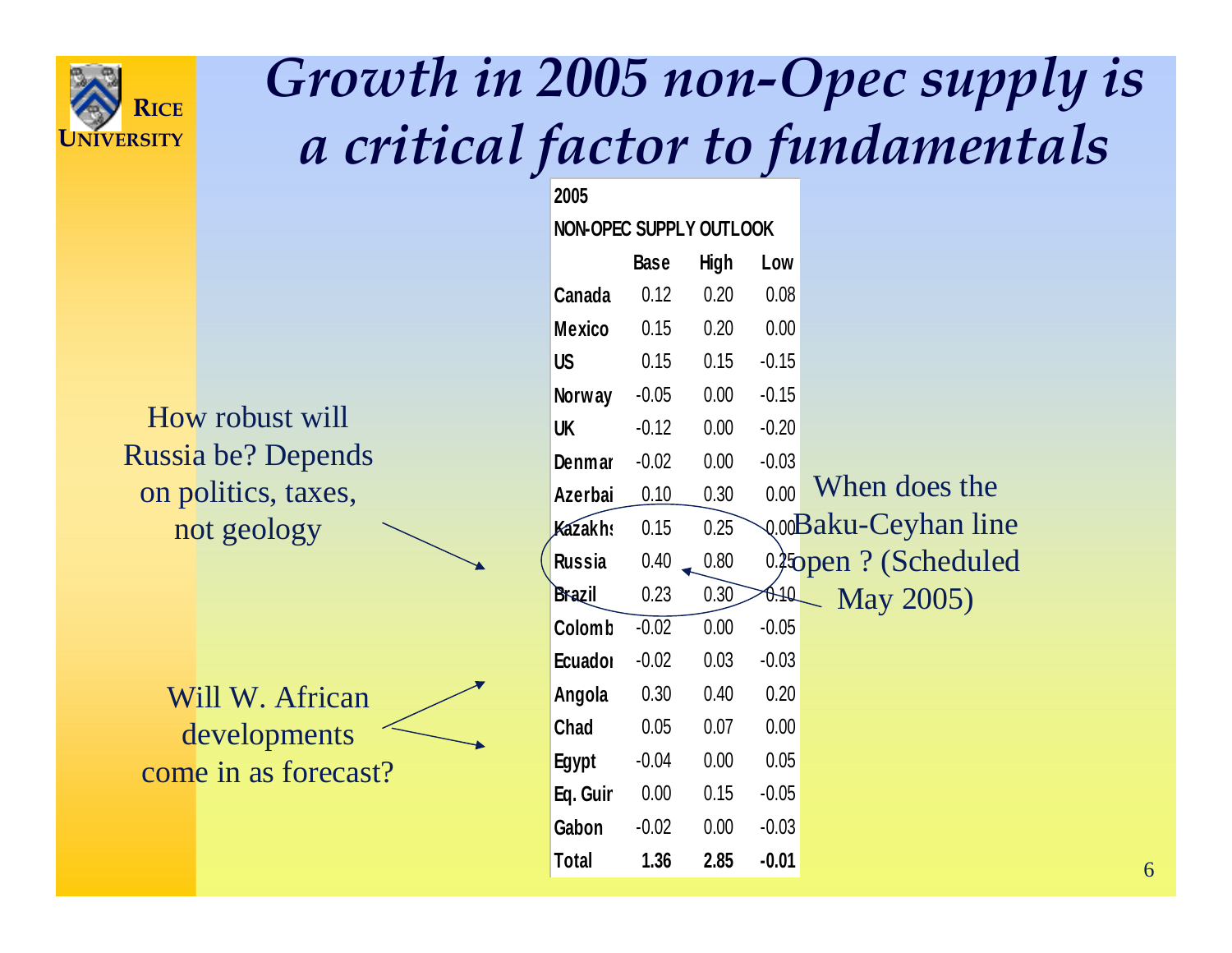

### *Lower Oil Price Scenario* **World Oil Supply/Demand Balance Typical Forecast 2002-2005**

**Cumulative Growth in MMBD for Full Period**



7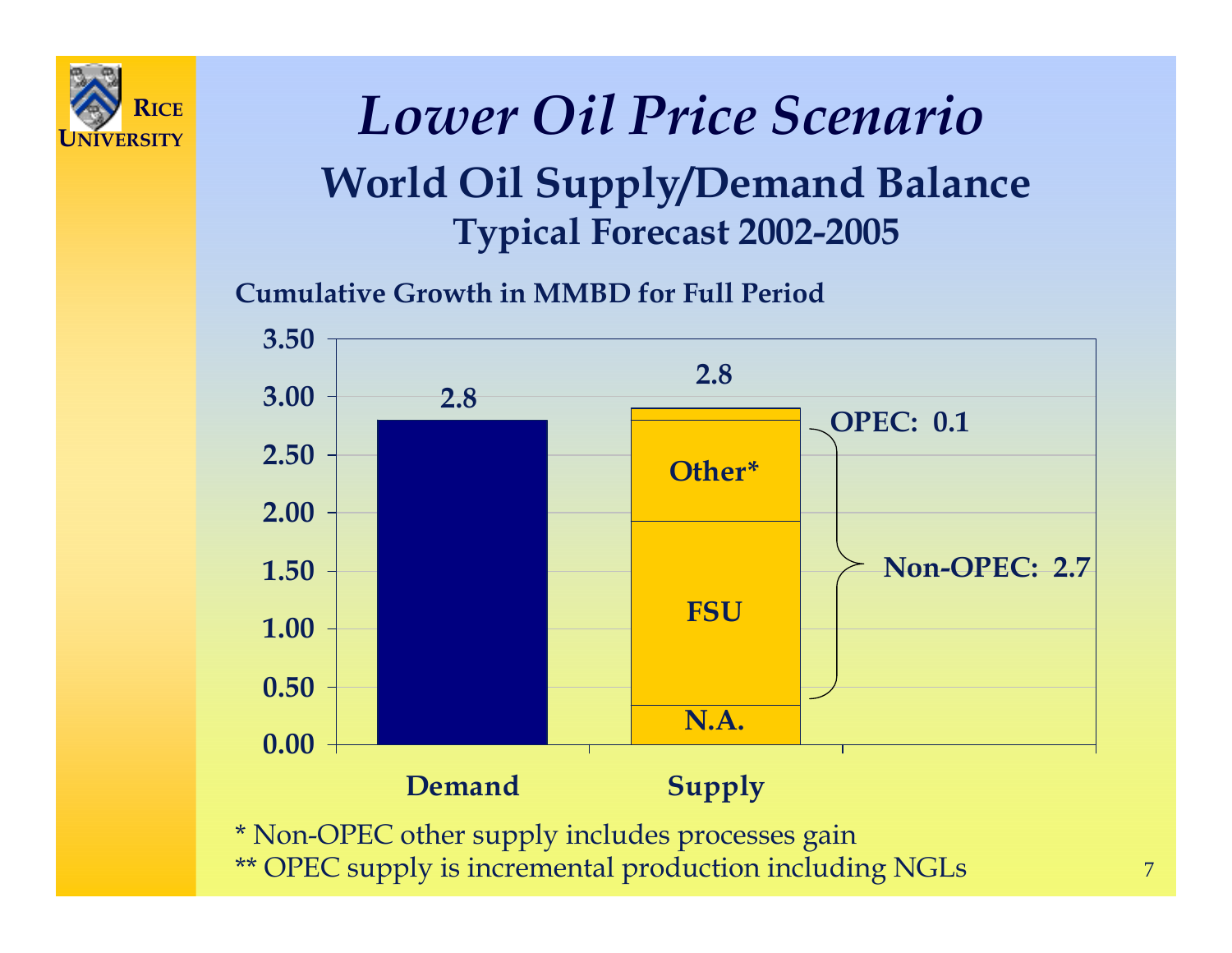

### *Strong Oil Price Scenario* **World Oil Supply/Demand Balance Median Forecast 2002-2005.**

**Cumulative Growth in MMBD for Full Period**

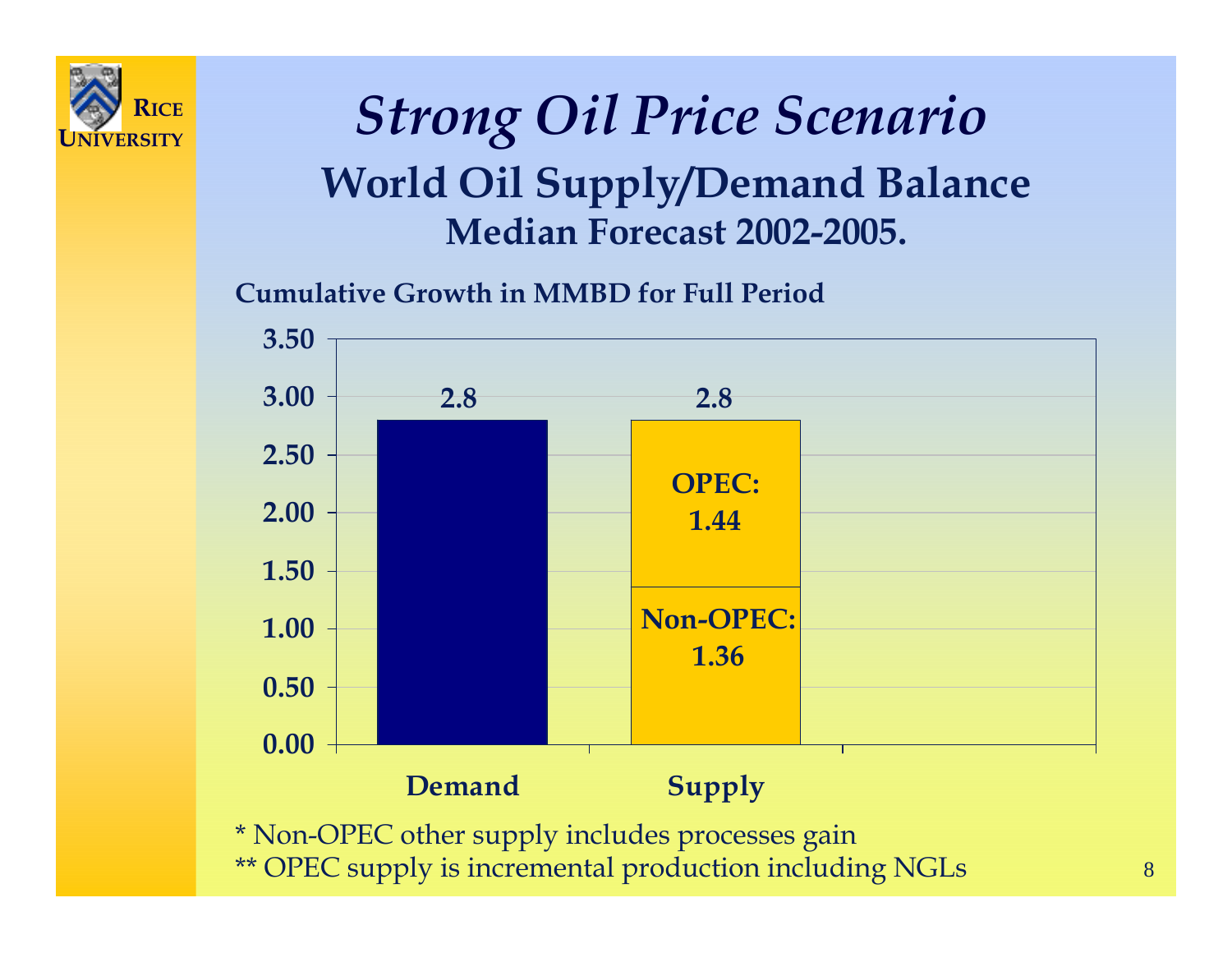

## *Psychological Factors*

Psychological factors are likely to outweigh market fundamentals Stability in Persian Gulf will be a key driver to oil prices, especially conditions in Saudi Arabia Any increase in frequency or scale of terror attacks on energy facilities will also set a psychological tone to oil markets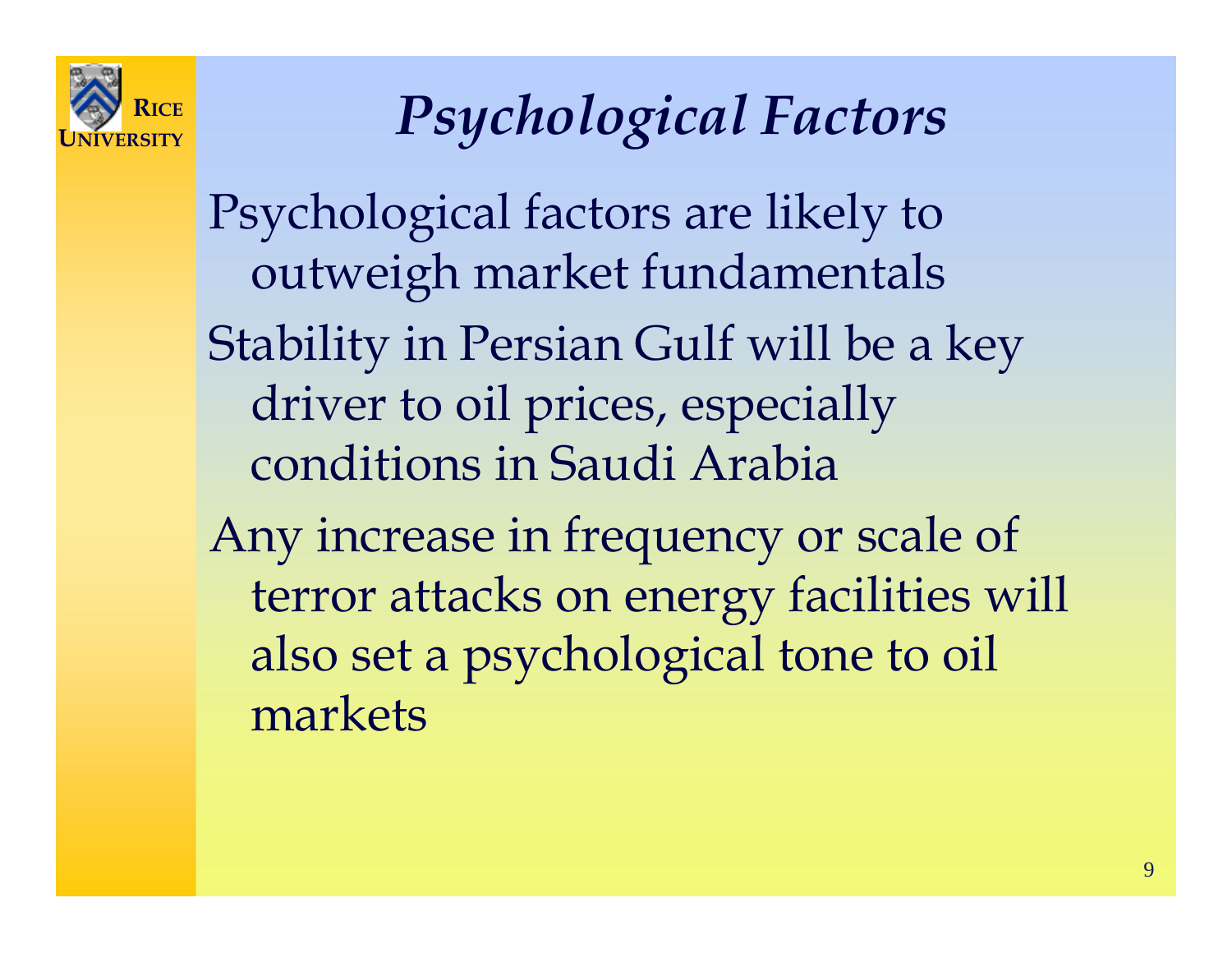

*Saudi Arabia*

From Osama Bin Laden's Letter to the American People:

*"You steal our wealth and oil at paltry prices because of your international influence and military threats. This theft is indeed the biggest theft ever witnessed by mankind in the history of the world."*

--Osama Bin Laden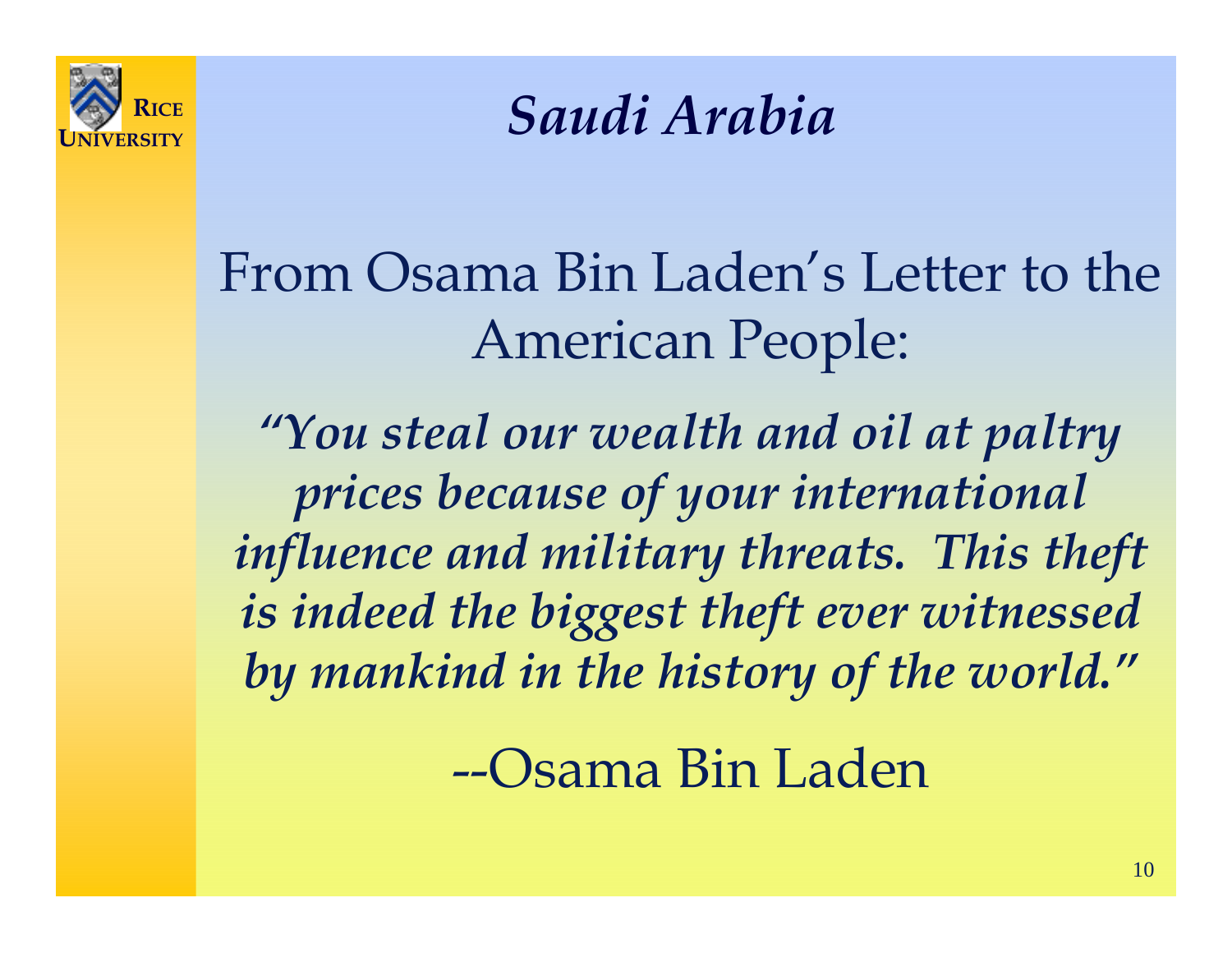

### *Energy Facilities Are Being Targeted*

- п March 2003, armed hijackers commandeer a chemical tanker off the coast of Sumatra, Indonesia; reports of terrorists wanting to learn to pilot vessels and learn diving
- П Singapore authorities arrest two dozen members of the Jemaah Islamiyah network; confessions of two aborted terrorist attacks on supertankers in the Malacca Straits; wanted to sink a tanker in the Phillips channel and block international commerce; were planning attack on Jurong Island petchem hub
- ш Bombing of French oil tanker Limburg off coast of Yemen
- п June 2002 al-Qaeda operatives arrested in Morocco, suspected of plotting raids on US and British tankers in the Strait of Gibraltar
- п May 2002, cell phone detonated explosive device attached to tanker truck in Israel's central fuel and gas depot north of Tel Aviv
- п Summer 2002, group of Saudis arrested for involvement in sabotage plot against Saudi oil facilities
- п Spring 2004 attack at industrial complex at Saudi Red Sea port of Yanbu
- п ■ May 2004 bloody attack on residential compound in Khobar, Saudi Arabia shakes expatriate community, including those working in oil industry, exodus of personnel begins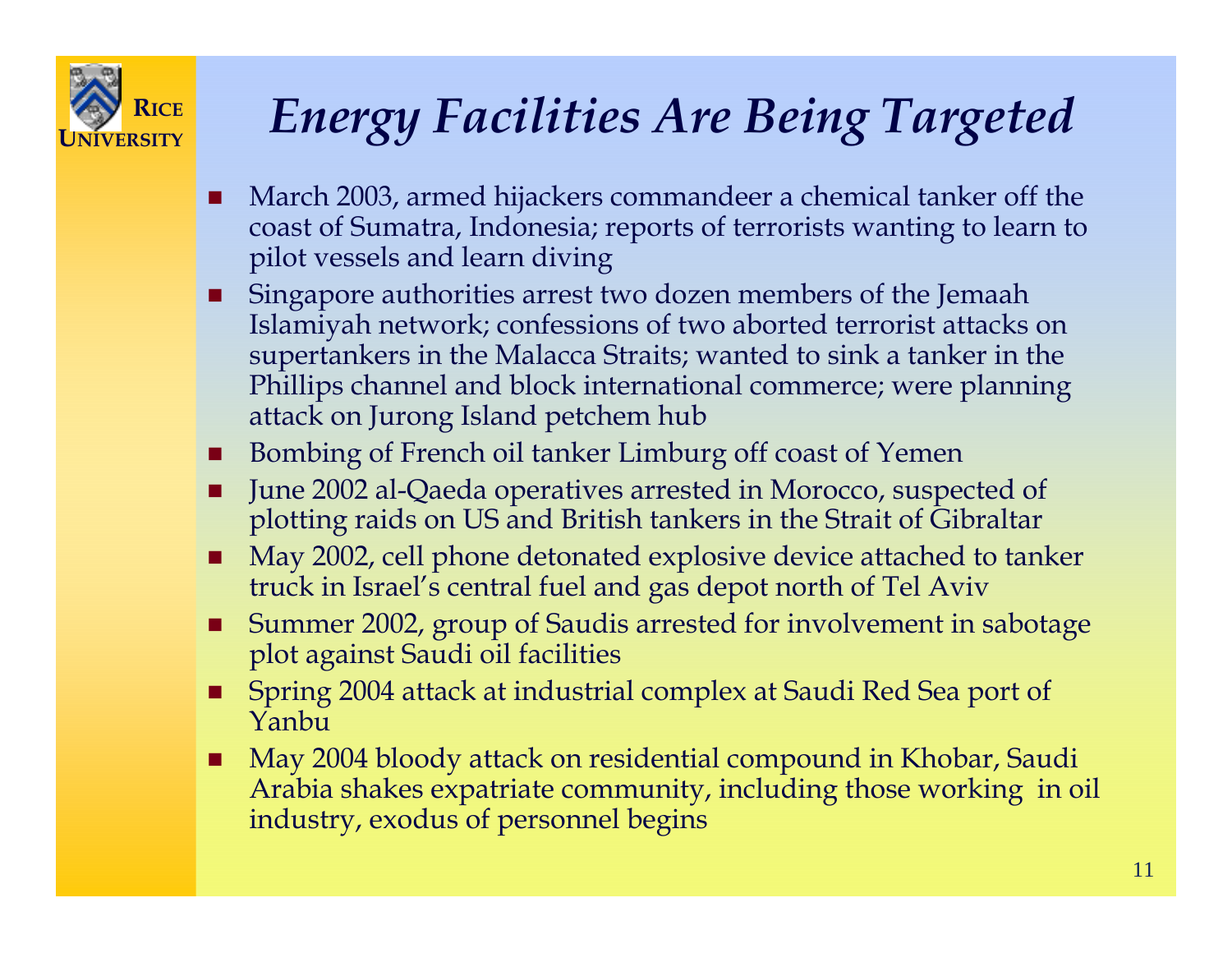

### *Saudi Arabia*

**Stability in Saudi Arabia is the driving** factor behind the future of oil price volatility.

■ Current demographic trends will encourage Saudi Arabia to seek higher oil prices for domestic political reasons.

- Per capita income has fallen since 1980 and is expected to continue.
- The kingdom will need increasing amounts of money to meet basic social services.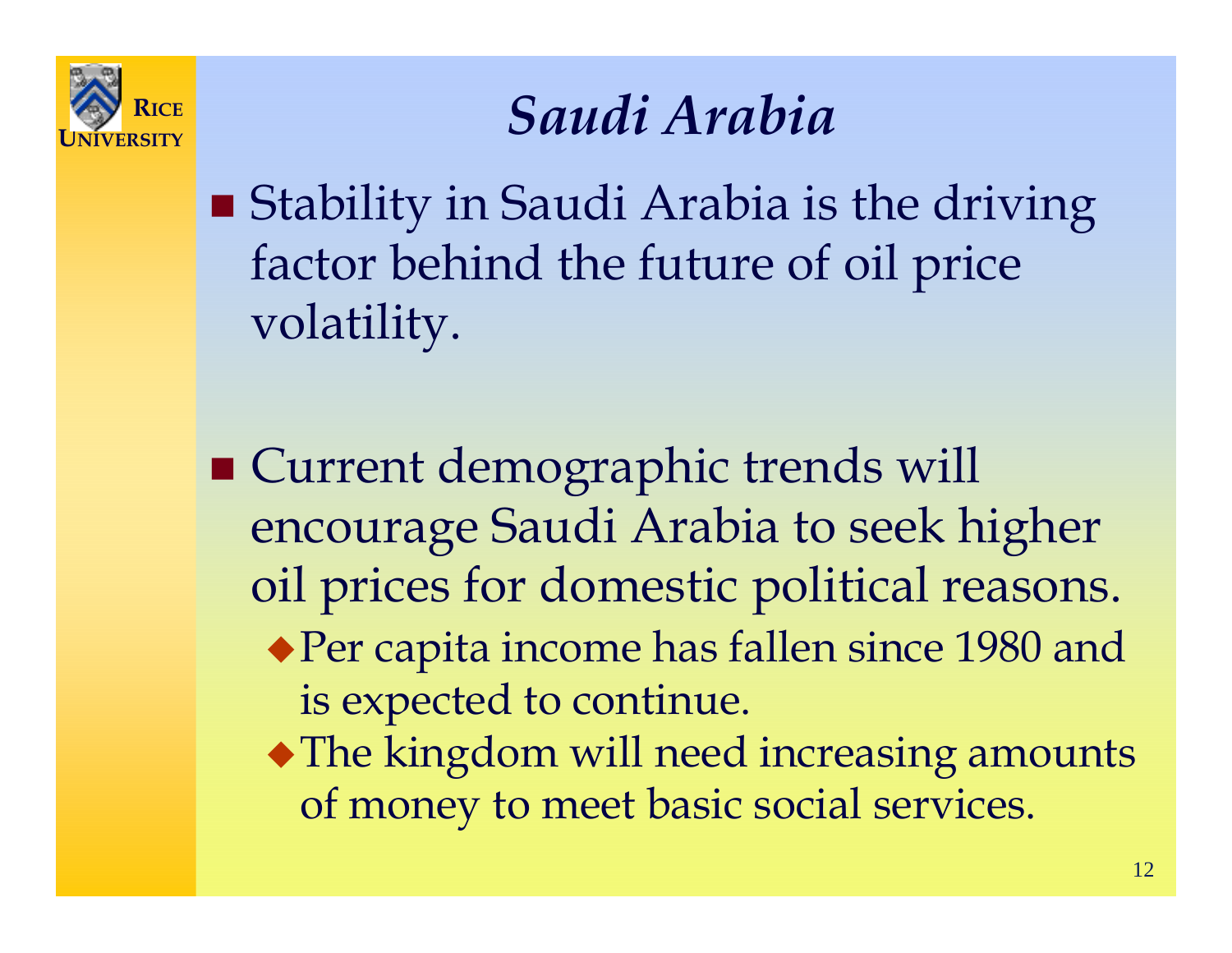

### *Saudi Arabia*

**The Saudi response.** Increased 2004 budgetary spending.  $\bullet$  Education and vocational training by 87%.  $\bullet$  Social welfare by 45%. Crown Prince Abdullah has supported )Municipal elections for half the members of each municipal council. ) Legal reforms favoring the rights of individuals in Saudi courts. ) Creation of a Saudi journalist organization.

More extreme crackdown on terrorist cells.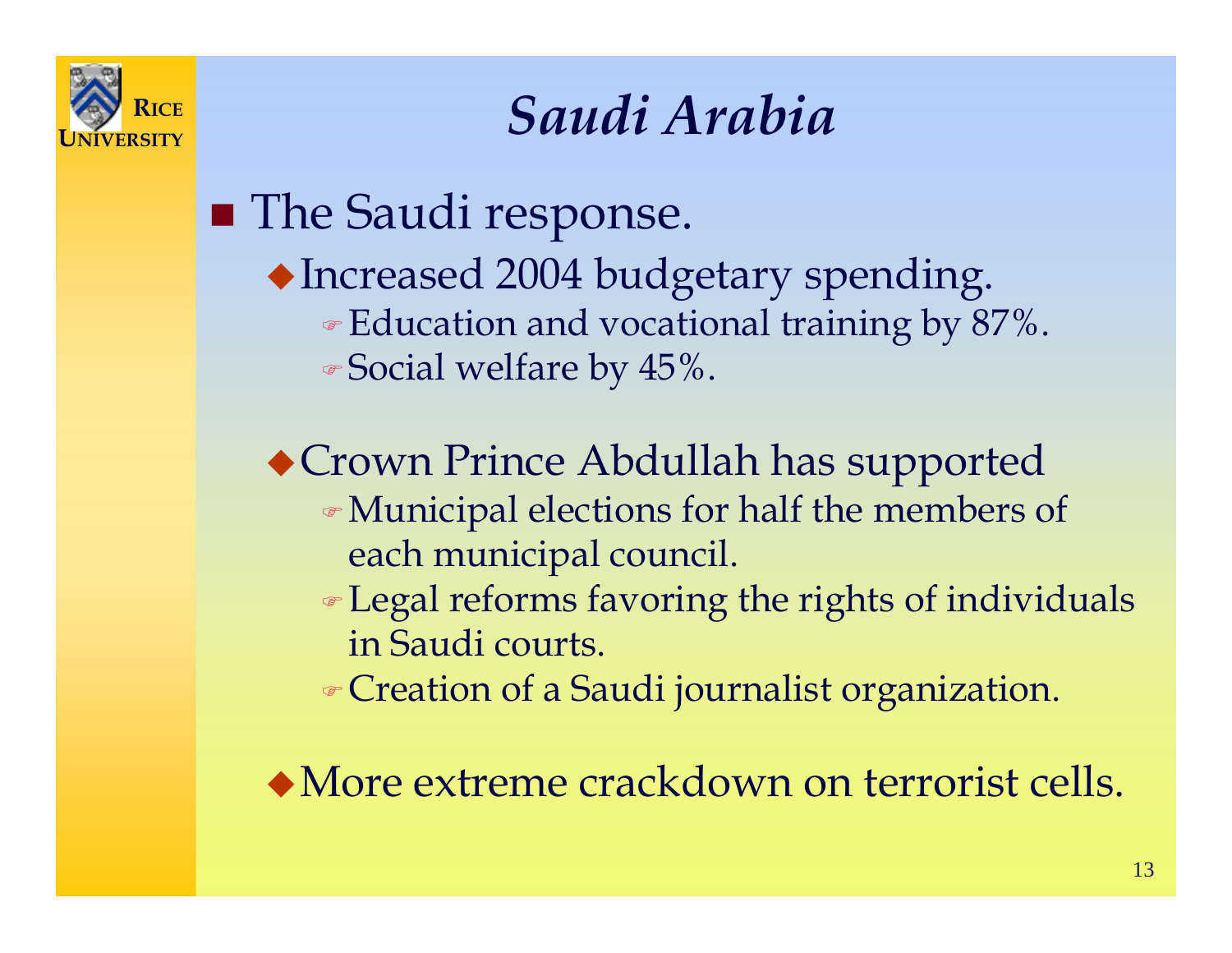

### *Saudi Per Capita Income Falling*

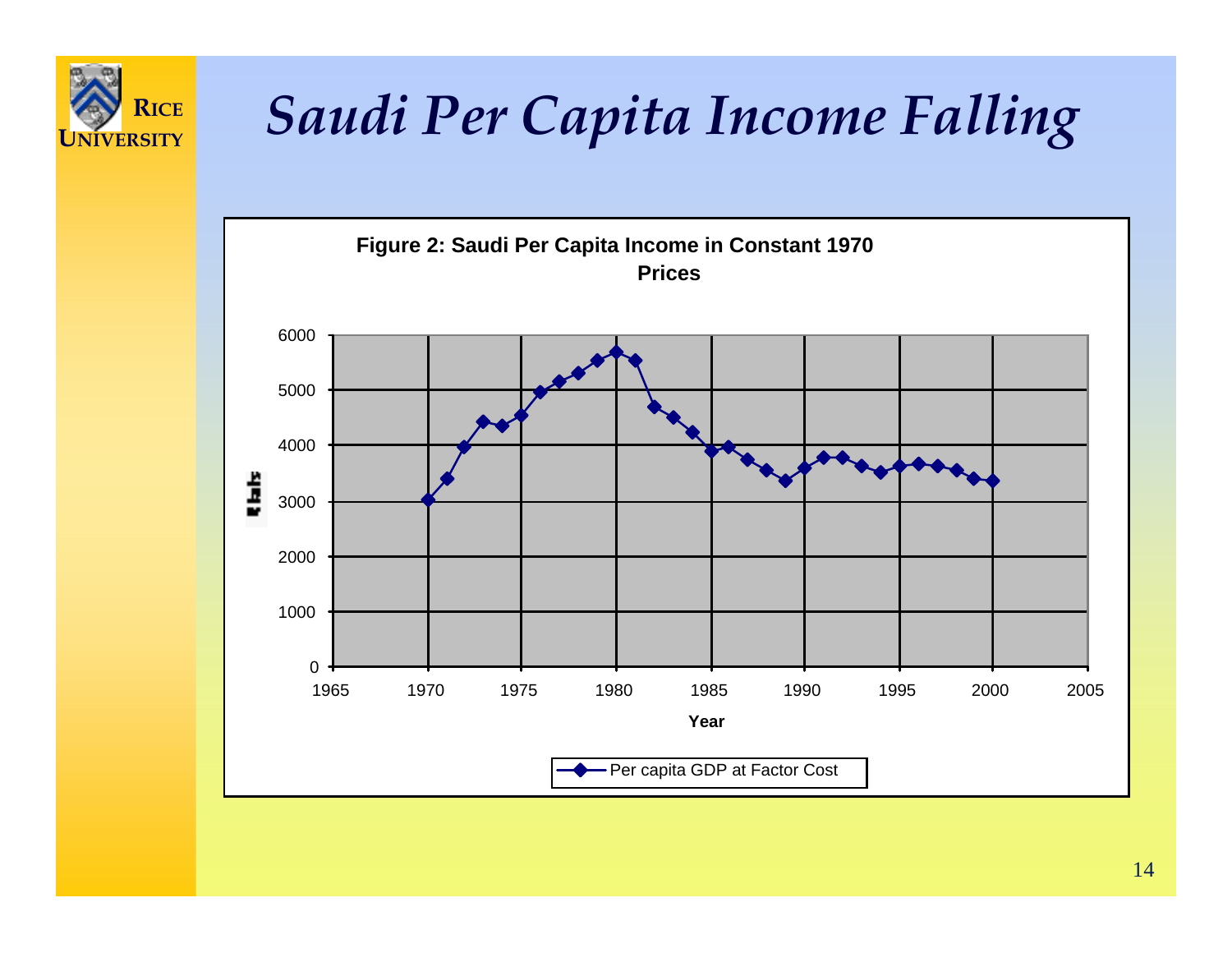

# *Saudi Population 2000*

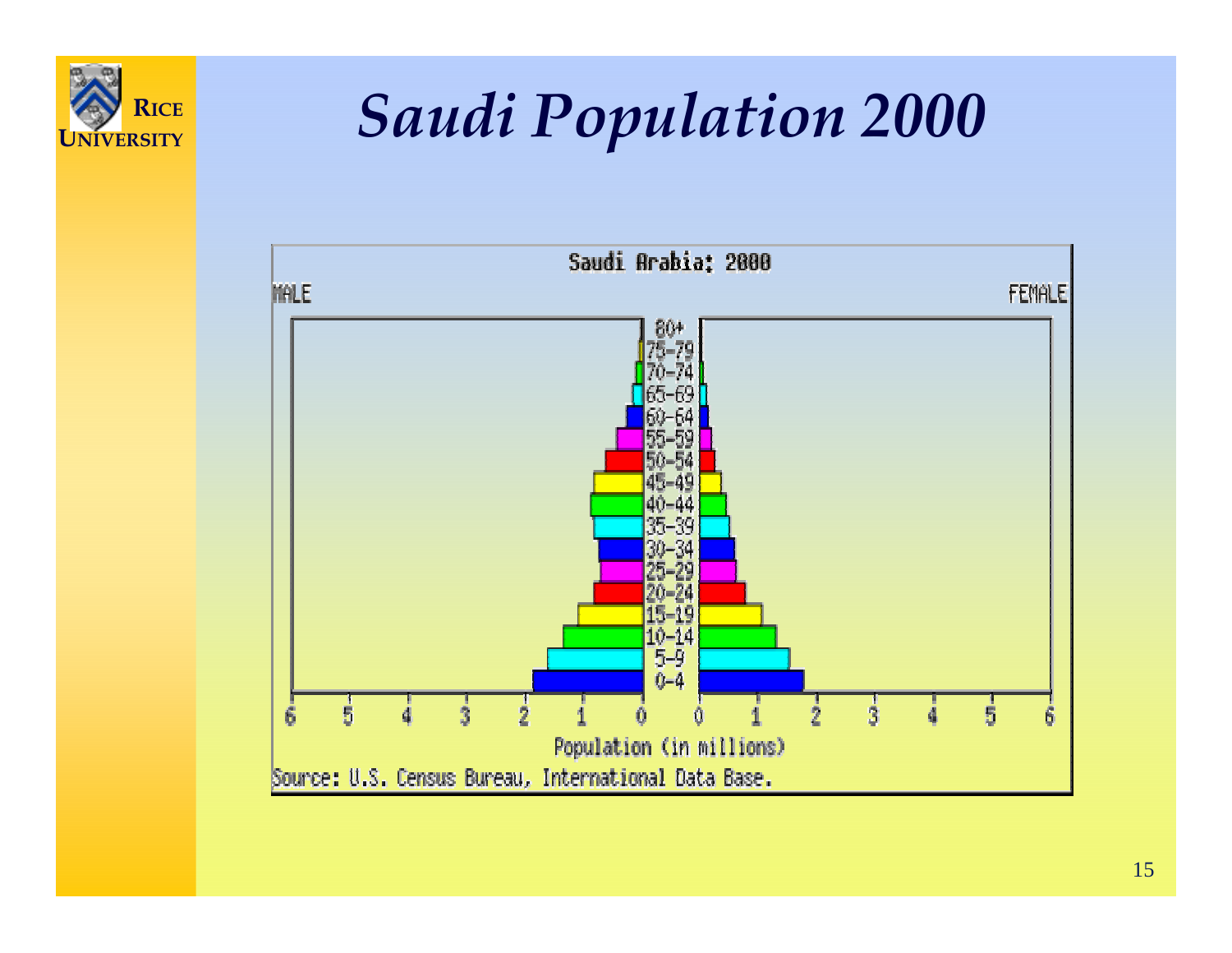

# *Saudi population 2025*

U.S. Census Bureau Projections

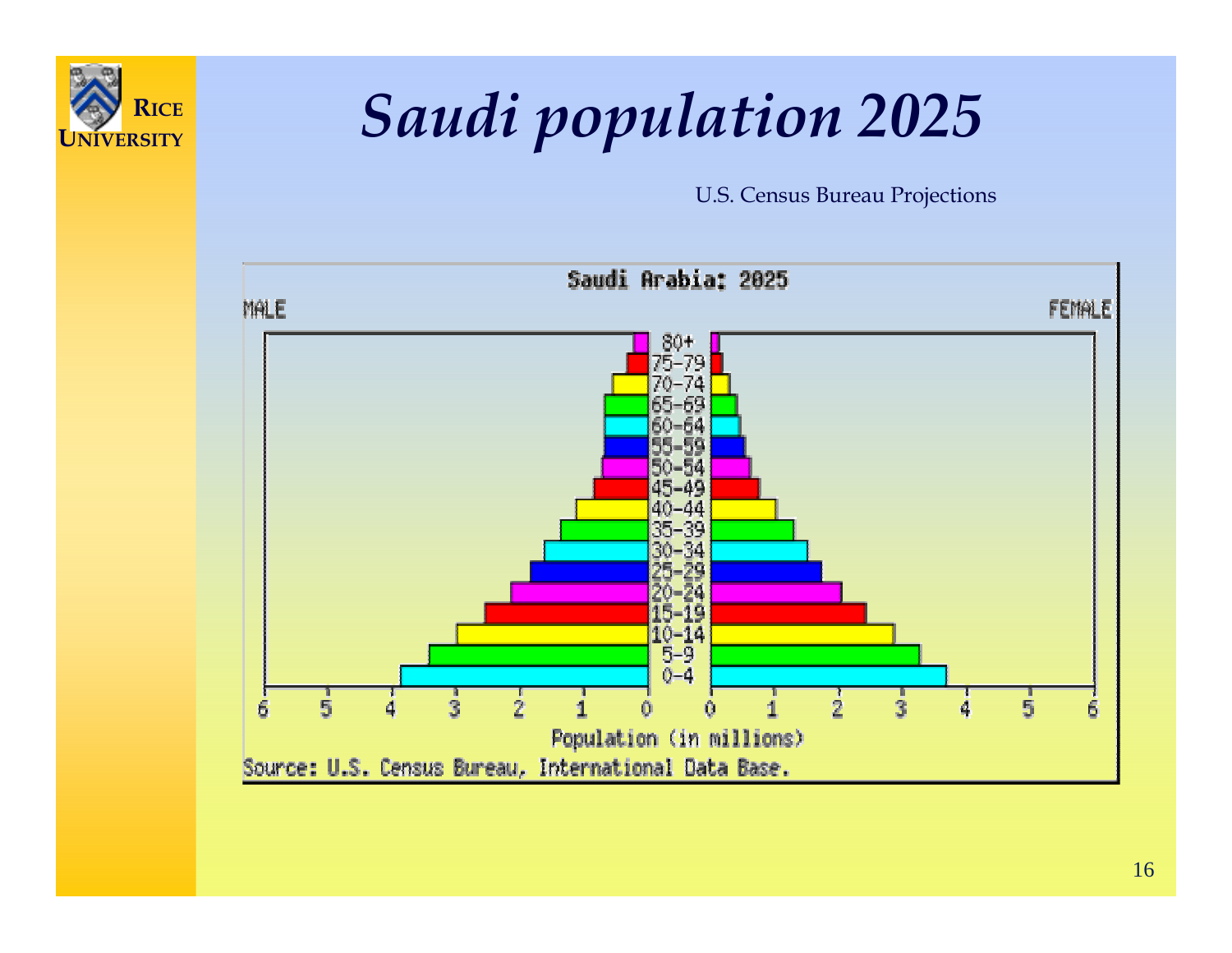

## *Factors Driving Future Iraqi Capacity*

#### **Obstacles to major increases in Iraqi** oil production rates include:

- Repairing Export Facilities.
- Creating Petroleum Law, Natural Resources Law, Environmental, Health, Safety laws: Requires Legitimate and Recognized Parliament.
- Resolving Legality of Hussein-regime's "Post-sanctions Contracts" and New Contracts Will Have to be Resolved.
- Determining how to Pay for Expansion.
- Completing Industry Reorganization: Properly Defining Role of State, Ministry, Industry Regulators, State e nergy companies, Parliamentary Oversight Committees, private sector participants, Foreign contractors and investors, Audit and Control Agencies.

Reestablishing Stability and Order in the New Regime.

 Retaining Top Iraqi Oil Technocrats, Instituting Suitable Management Structure and Recruiting and Training New, Young Technicians and Managers.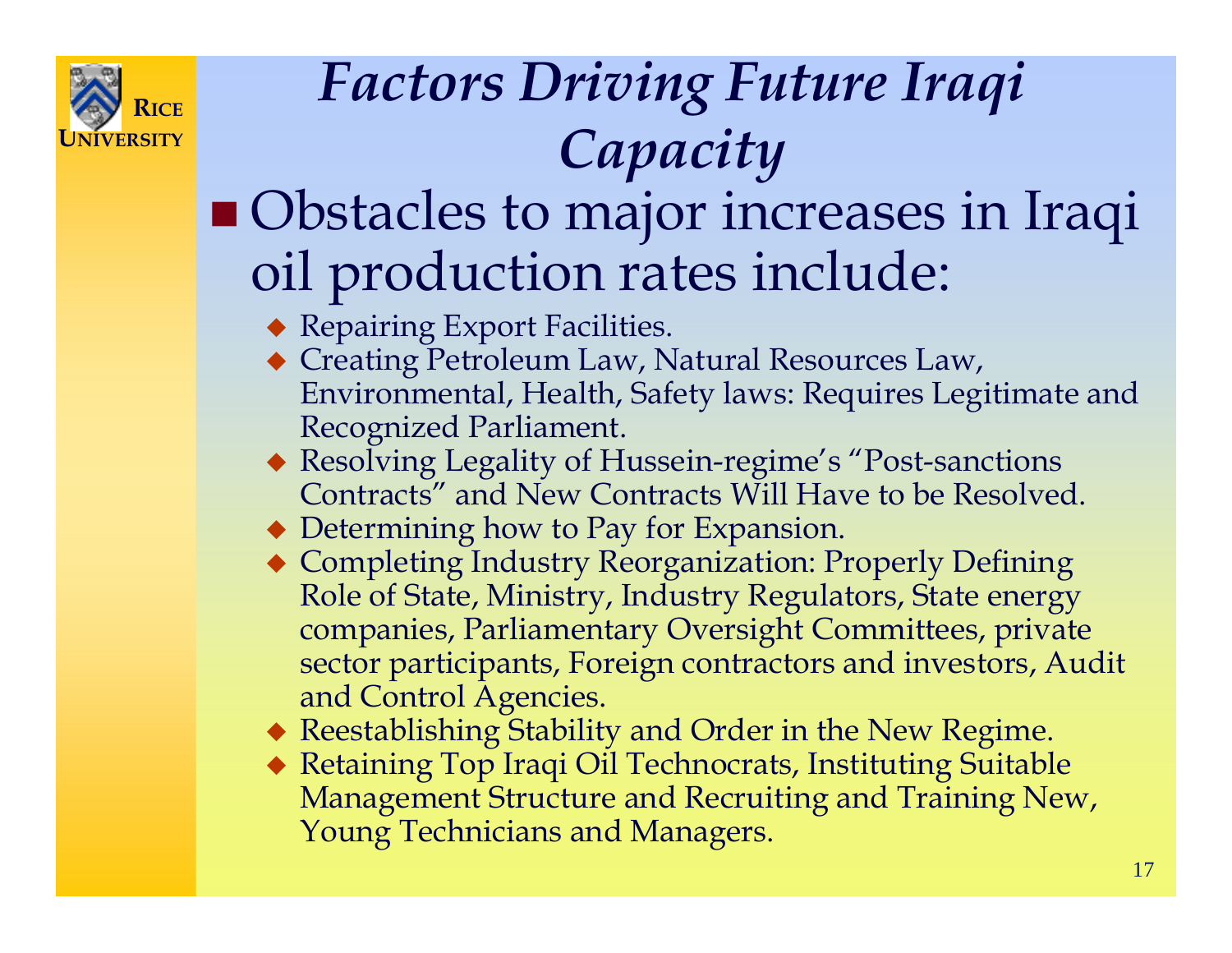

### *Conclusions*

**If can not be taken as given that** Saudi or Iraqi oil production capacity will definitely cover long term demand growth.

■ Political factors will play a critical role in determining the ability and willingness of Saudi Arabia and Iraq to meet rising demand.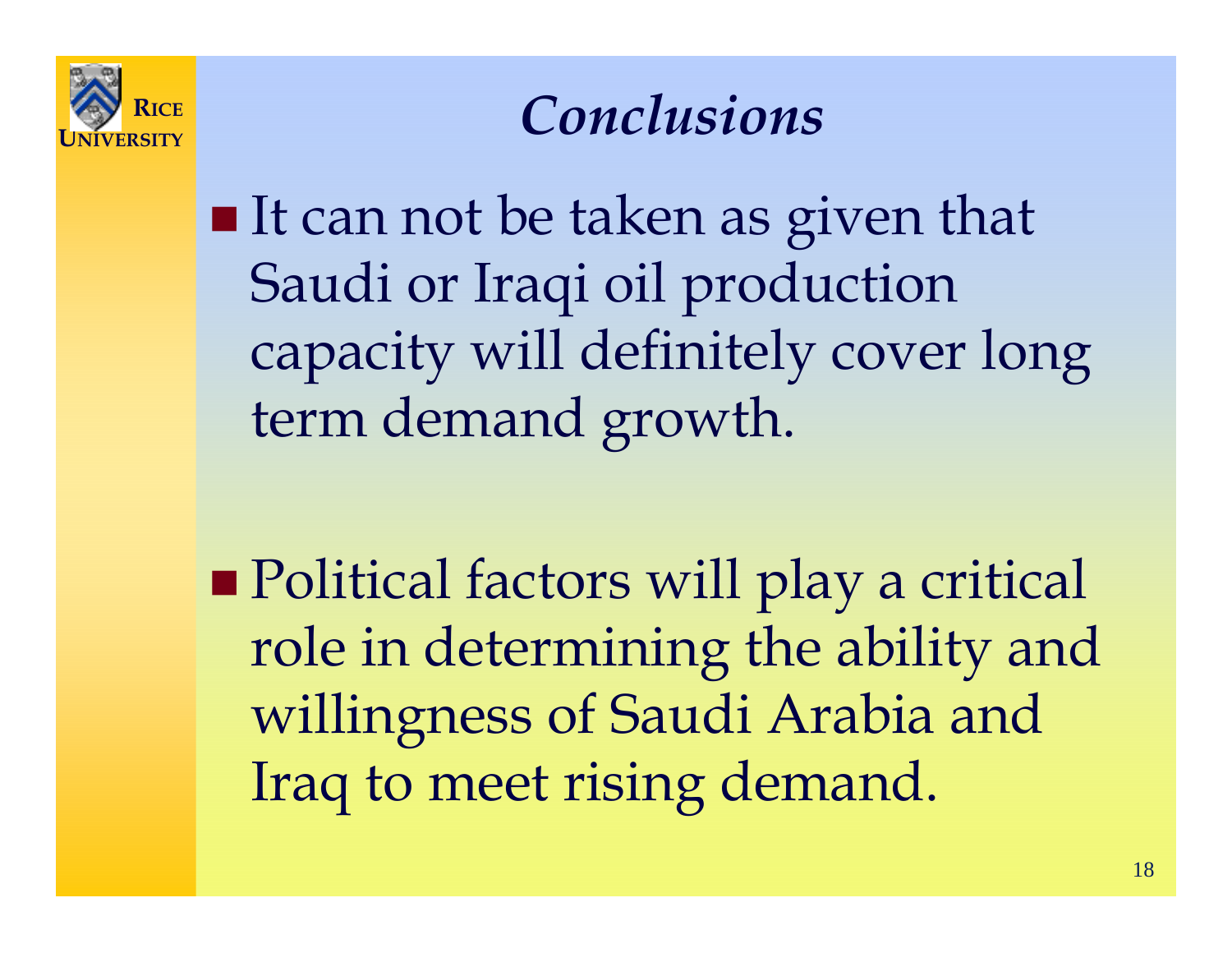

### *Iran and Libya – The 'Lessons' of Regime Change, Thwarted Potential*

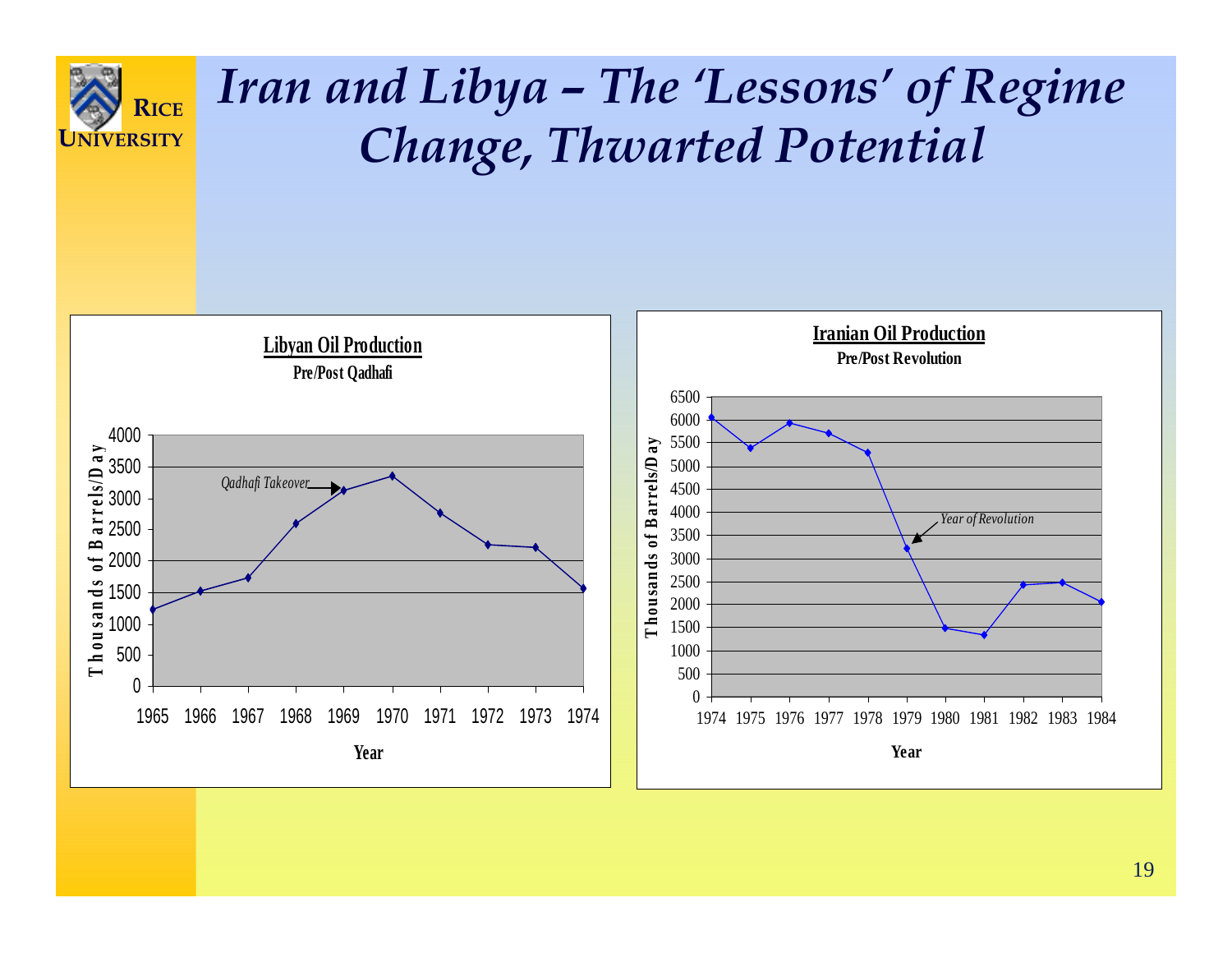

*Asian Reliance on Middle East and African Oil Imports To Grow Over Time*

| Year             | 2001 | 2010 | 2020 |
|------------------|------|------|------|
| Asian<br>Demand  | 20.0 | 29.0 | 37.5 |
| Local<br>Supply  | 6.0  | 6.4  | 4.7  |
| Imports          | 14.0 | 22.6 | 32.8 |
| Source: IEA, EIG |      |      |      |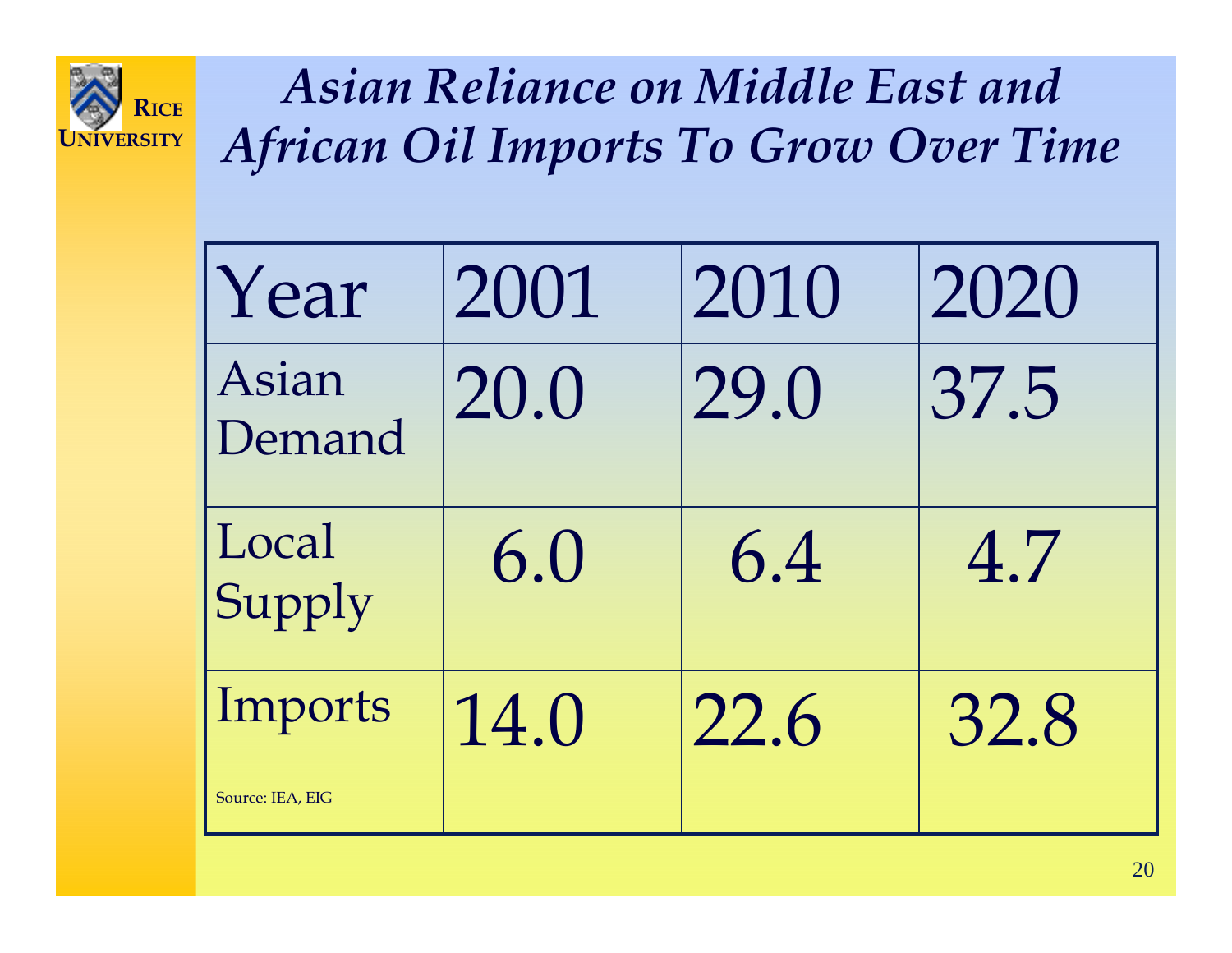

### *China Oil Imports from Middle East 2000*

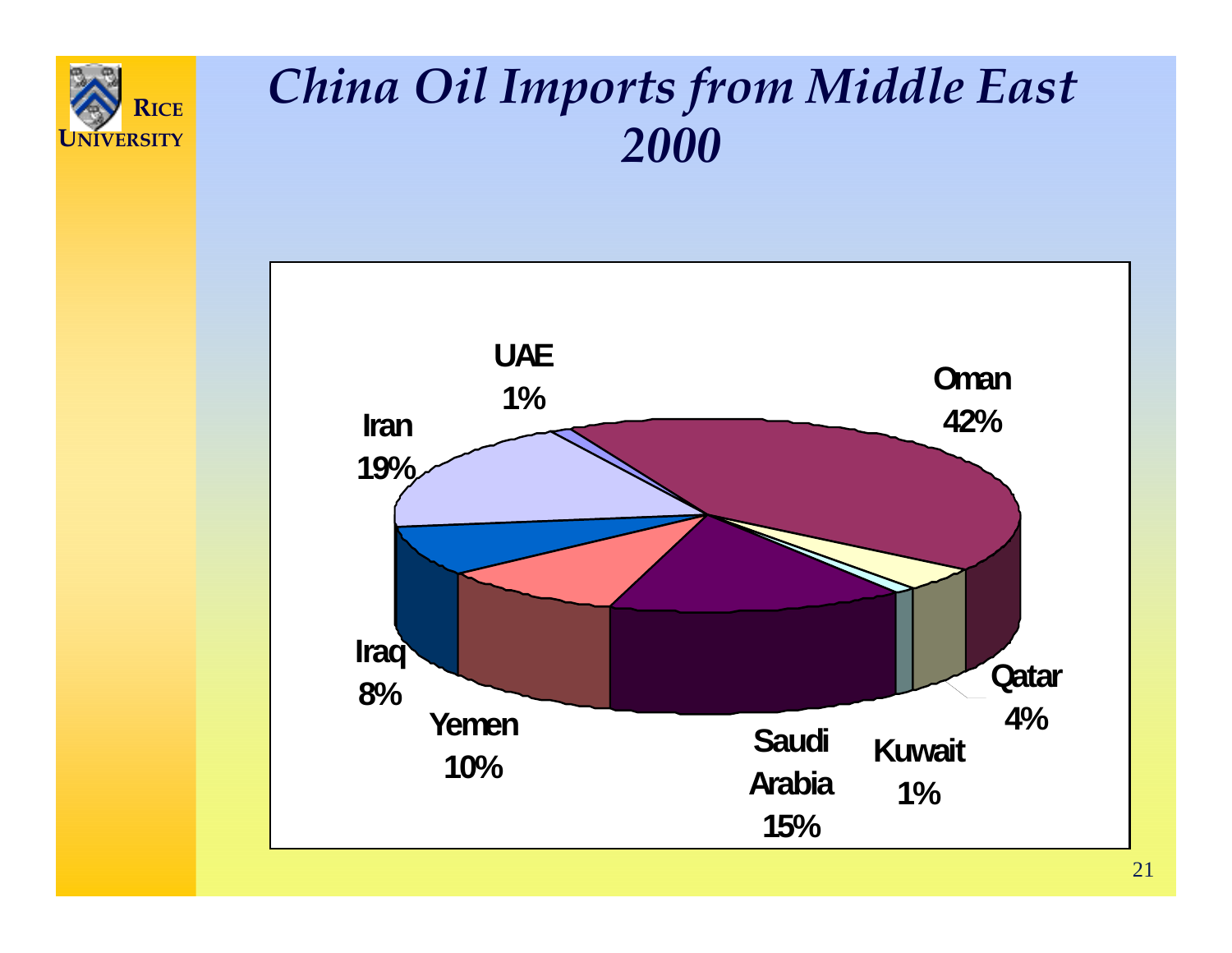

*Key Questions* 

- What if the disruption is caused by internal instability or political event in a major oil exporting country or region (such as happened in 1973, 1979 and 1990)?
- Oil supplies will be priced at **global** market related pricing, no matter where it comes from. Will small equity oil margins really help prevent economic dislocation in the event of a major price run up?
- What about other ill-effects from a price runup such as loss of export markets or debt crises?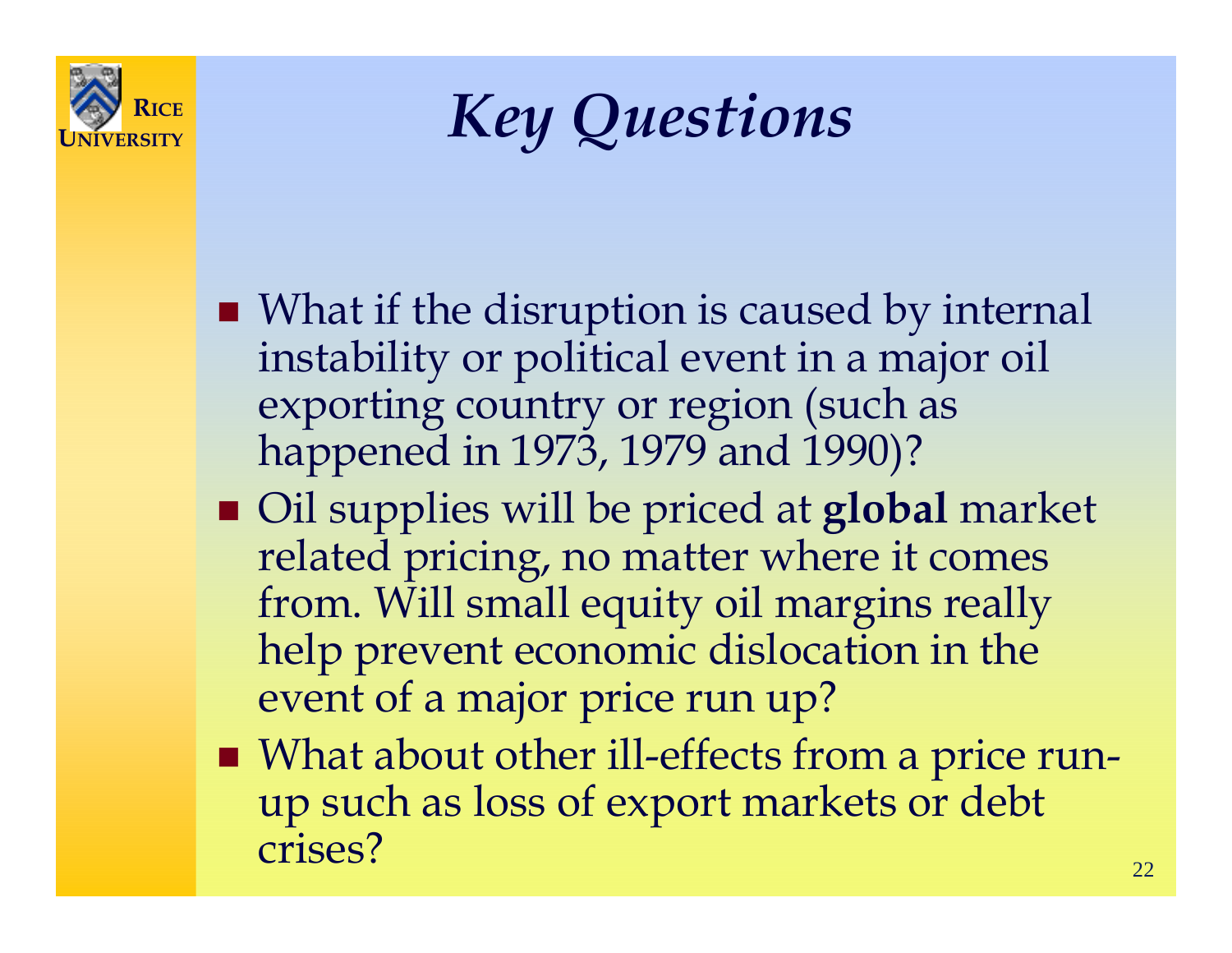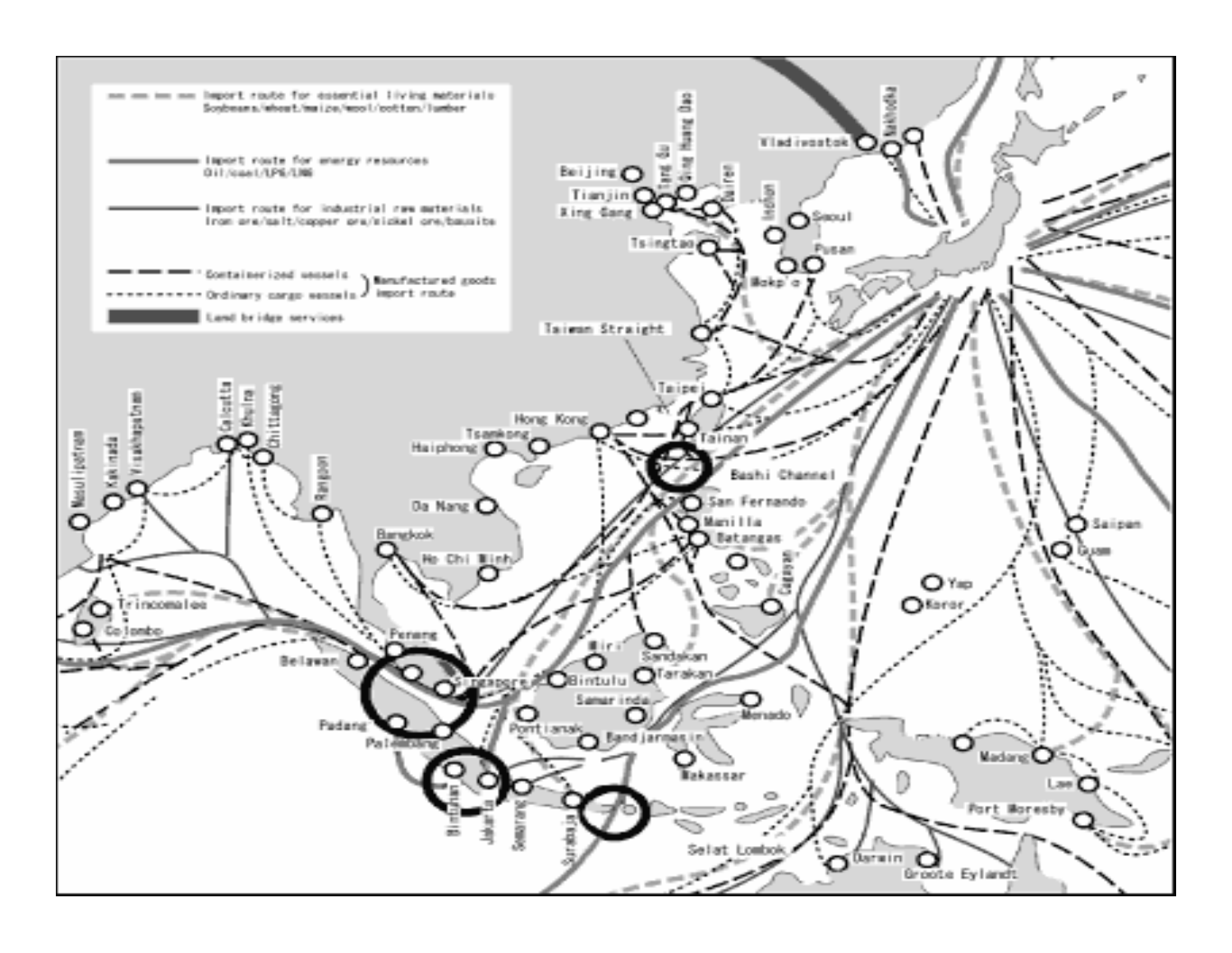

# *Emergency preparedness*

#### **Maximum withdrawal profile from OECD Strategic Reserves**

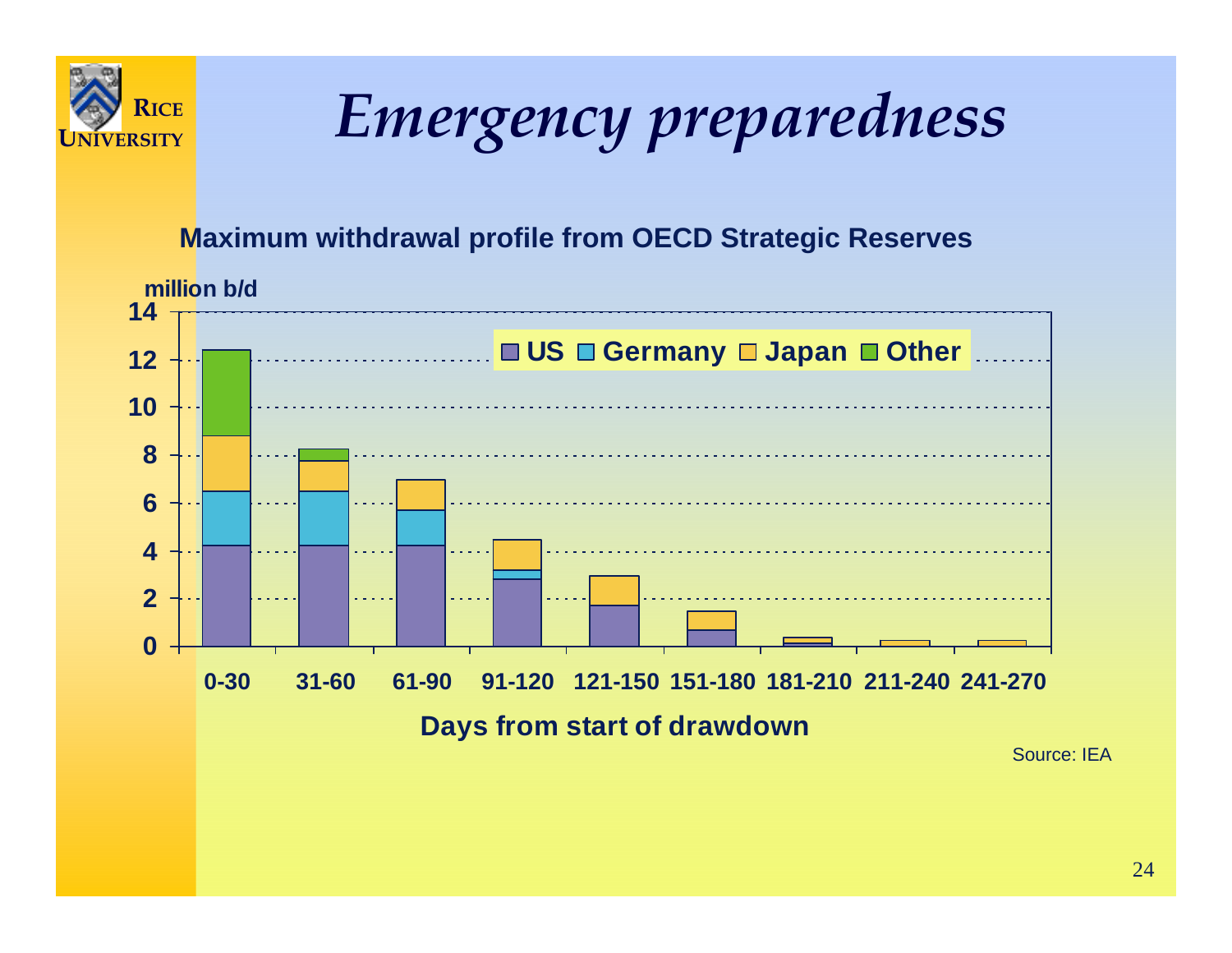

### *Asian Price Premium*

| Table 1: Asia premium: Arab Light - 34 |                   |                |  |  |  |
|----------------------------------------|-------------------|----------------|--|--|--|
| Year                                   | <b>USD/barrel</b> | As % of Europe |  |  |  |
| 1988                                   | 0.94              | 7.10           |  |  |  |
| 1989                                   | $-0.40$           | $-2.39$        |  |  |  |
| 1990                                   | $-0.34$           | $-1.56$        |  |  |  |
| 1991                                   | 0.57              | 3.42           |  |  |  |
| 1992                                   | 0.65              | 3.78           |  |  |  |
| 1993                                   | 1.43              | 10.03          |  |  |  |
| 1994                                   | 0.75              | 5.15           |  |  |  |
| 1995                                   | 1.04              | 6.65           |  |  |  |
| 1996                                   | $-0.07$           | $-0.37$        |  |  |  |
| 1997                                   | 2.69              | 16.79          |  |  |  |
| 1998                                   | 2.21              | 22.18          |  |  |  |
| 1999                                   | $-0.56$           | $-3.15$        |  |  |  |
| 2000                                   | 1.75              | 6.96           |  |  |  |
| 2001                                   | 2.29              | 10.98          |  |  |  |
| 2002                                   | 0.58              | 2.44           |  |  |  |
| <b>Average 1988-2002</b>               | 0.90              | 5.87           |  |  |  |
| <b>Average 1991-2002</b>               | 1.11              | 7.07           |  |  |  |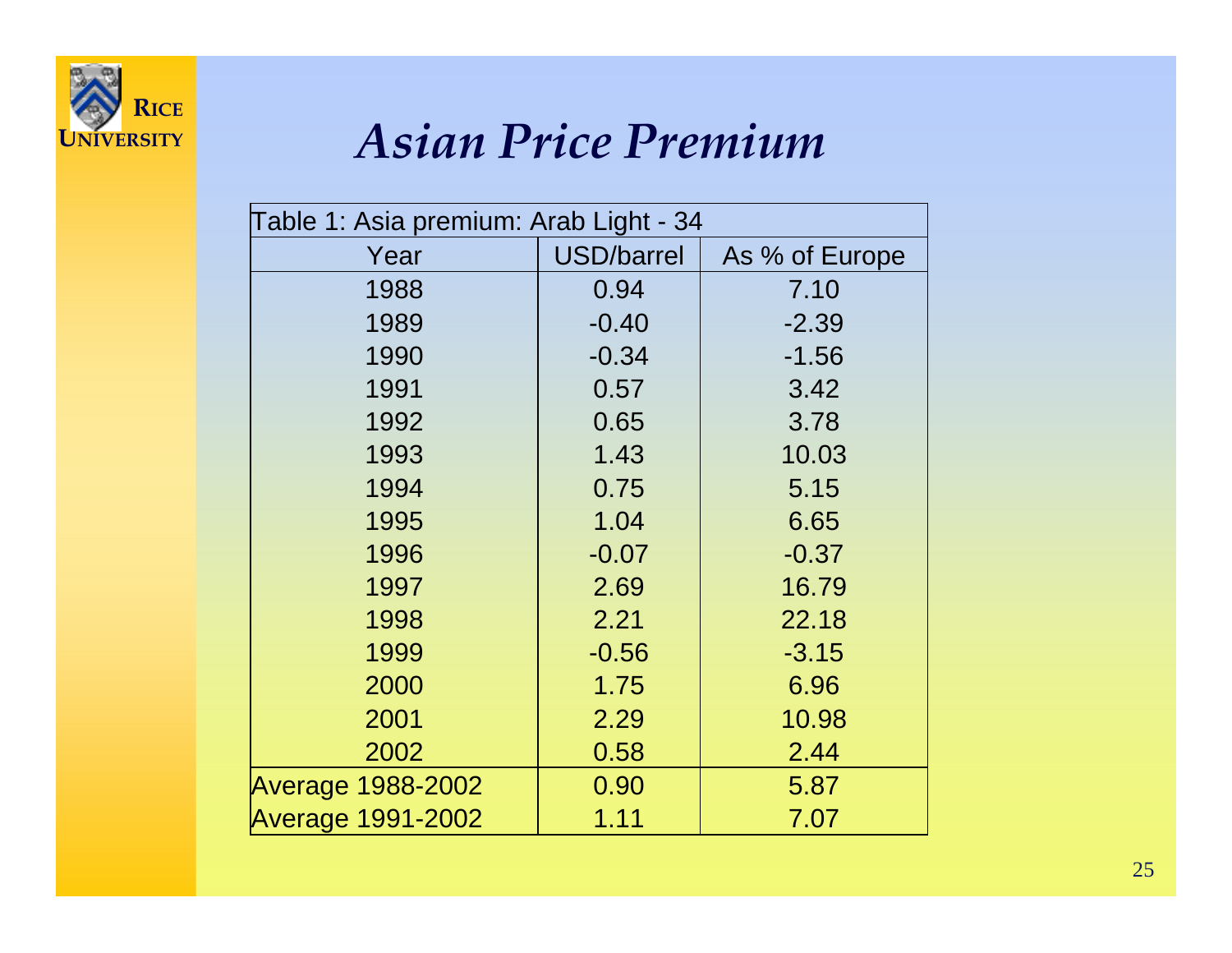

### *Asian Price Premium*

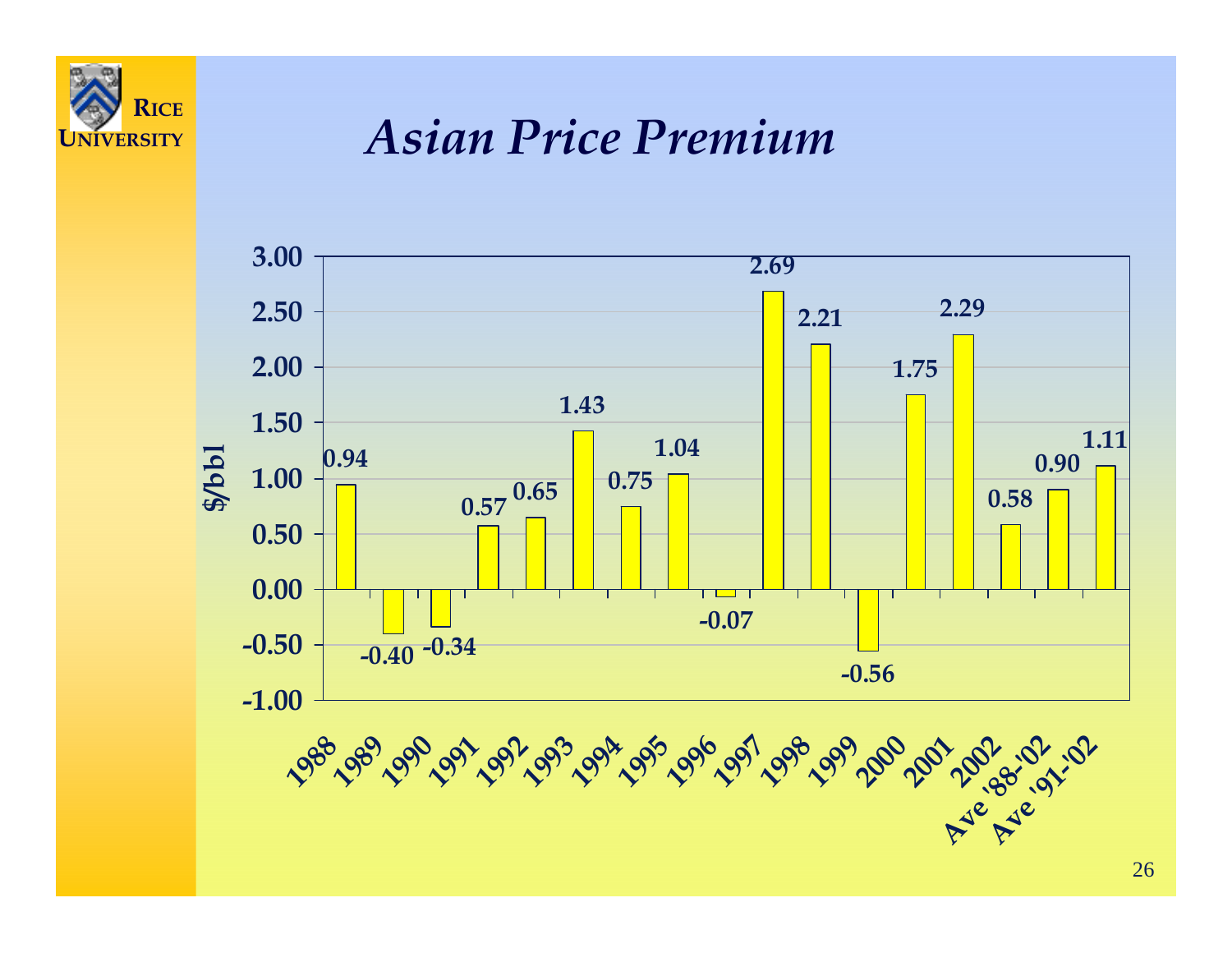

## *Explaining the Asian Price Premium*

- $\blacksquare$ Saudi price discrimination
- $\blacksquare$  Conditions for successful price discrimination:
	- must possess power to set price
	- must be able to identify separate markets in which the price elasticity of demand differ
	- $\mathcal{L}^{\text{max}}_{\text{max}}$ - must prevent arbitrage by third parties. That is, prevent others from buying in the low price market and reselling in the higher priced market.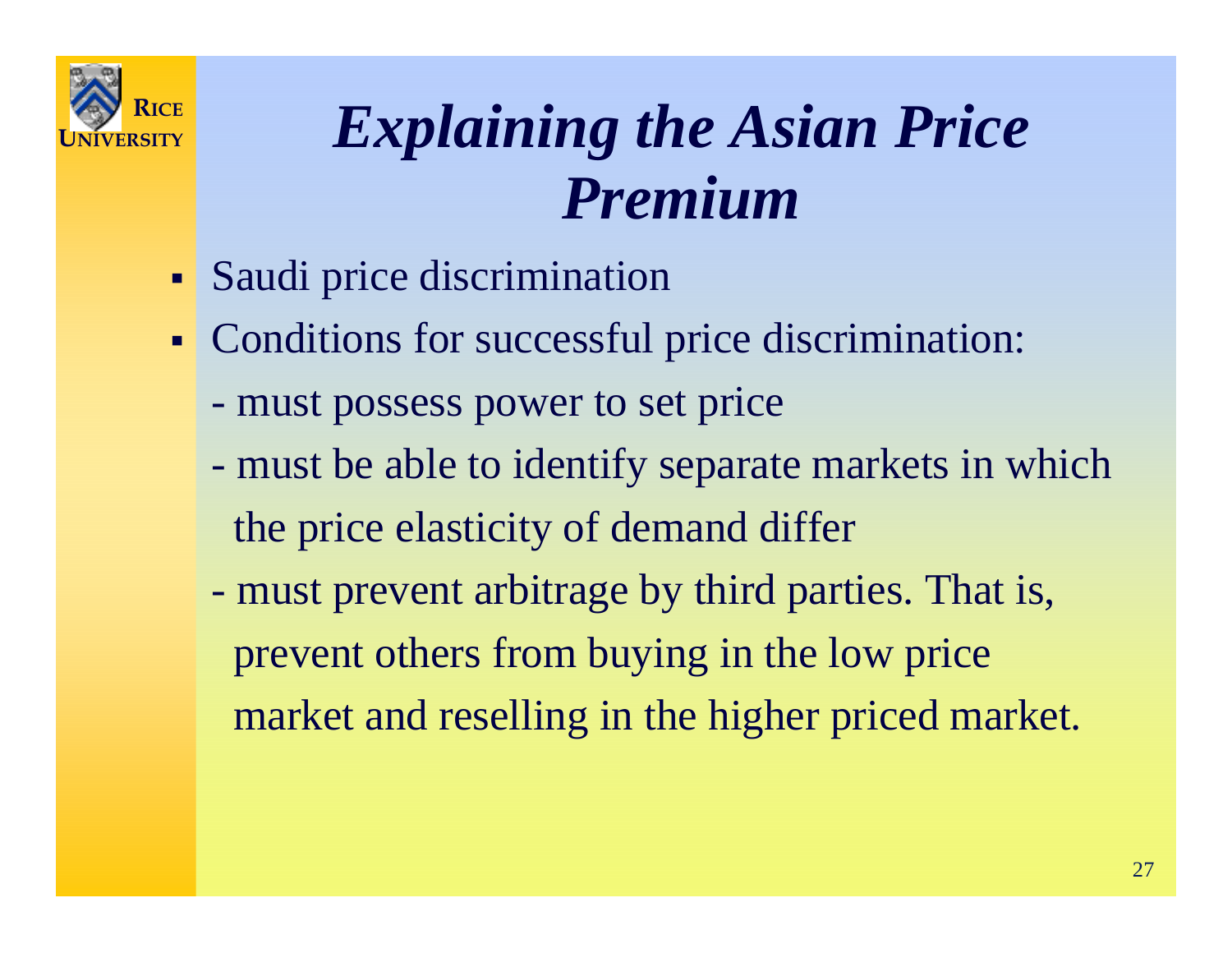

# *Controlling Asian Supply*

- **Service Service**  Saudi Arabia prevents resale of its exports with contracts baring resale without approval. Exporters must pay the formula price based on the destination of the crude.
- Ŧ • There are no other Middle East producers that could (or will) exploit higher Asian prices by significantly increasing their exports to Asia.
- The alternative to Saudi oil is West African crude that is disadvantaged in Asian market because:
	- transport costs
	- higher priced lighter, sweeter crude
	- extra price risk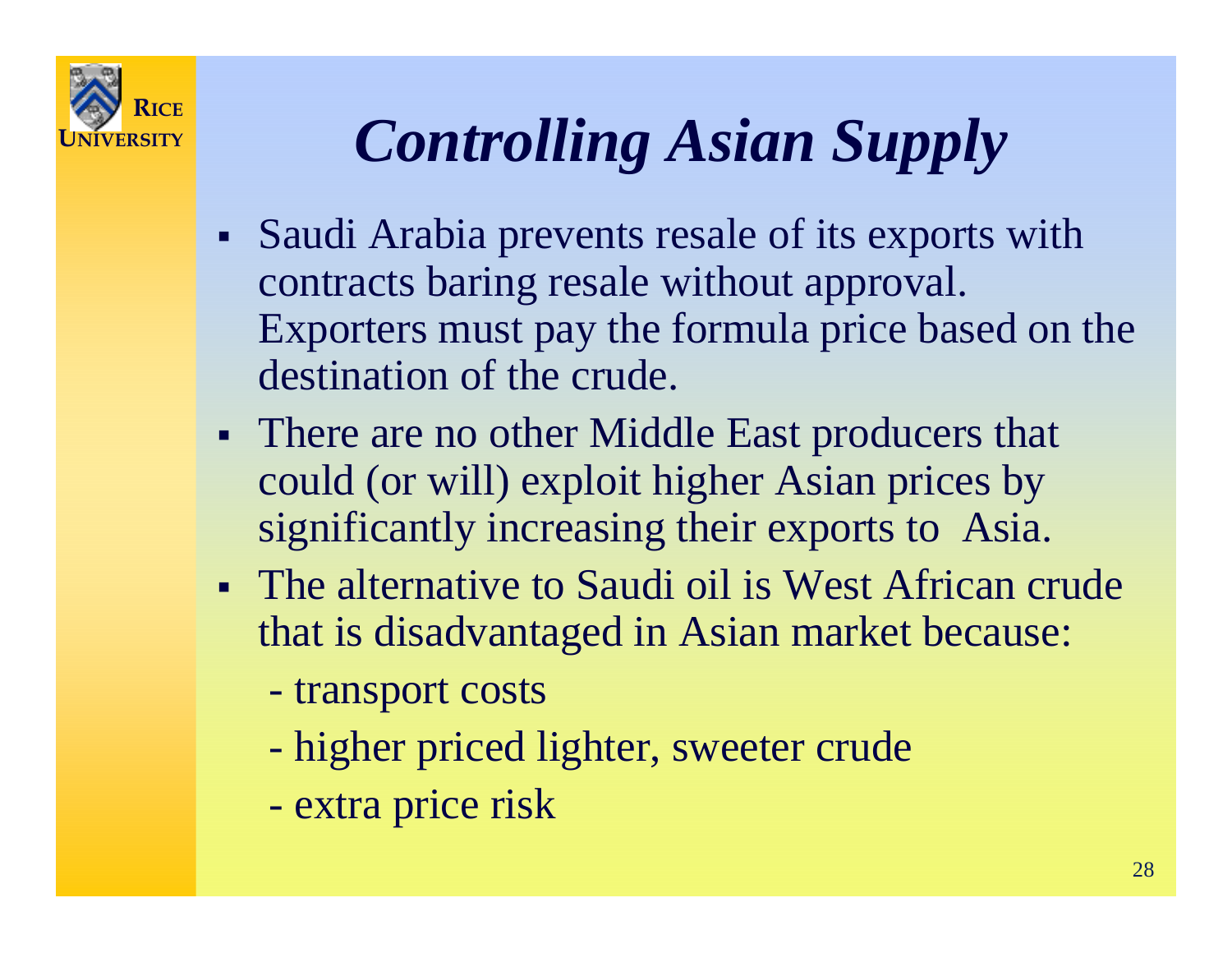

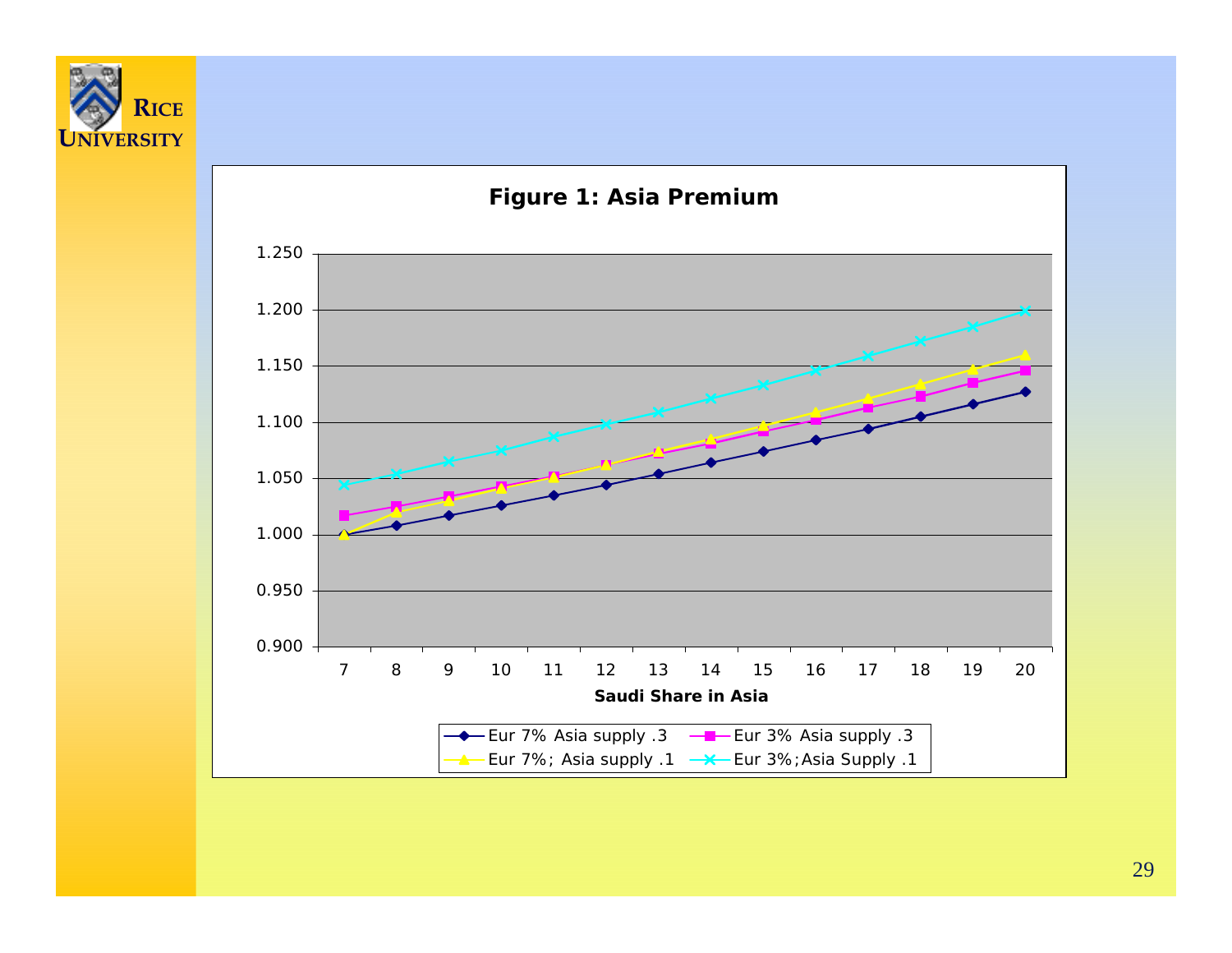

## **Russian Pipelines**

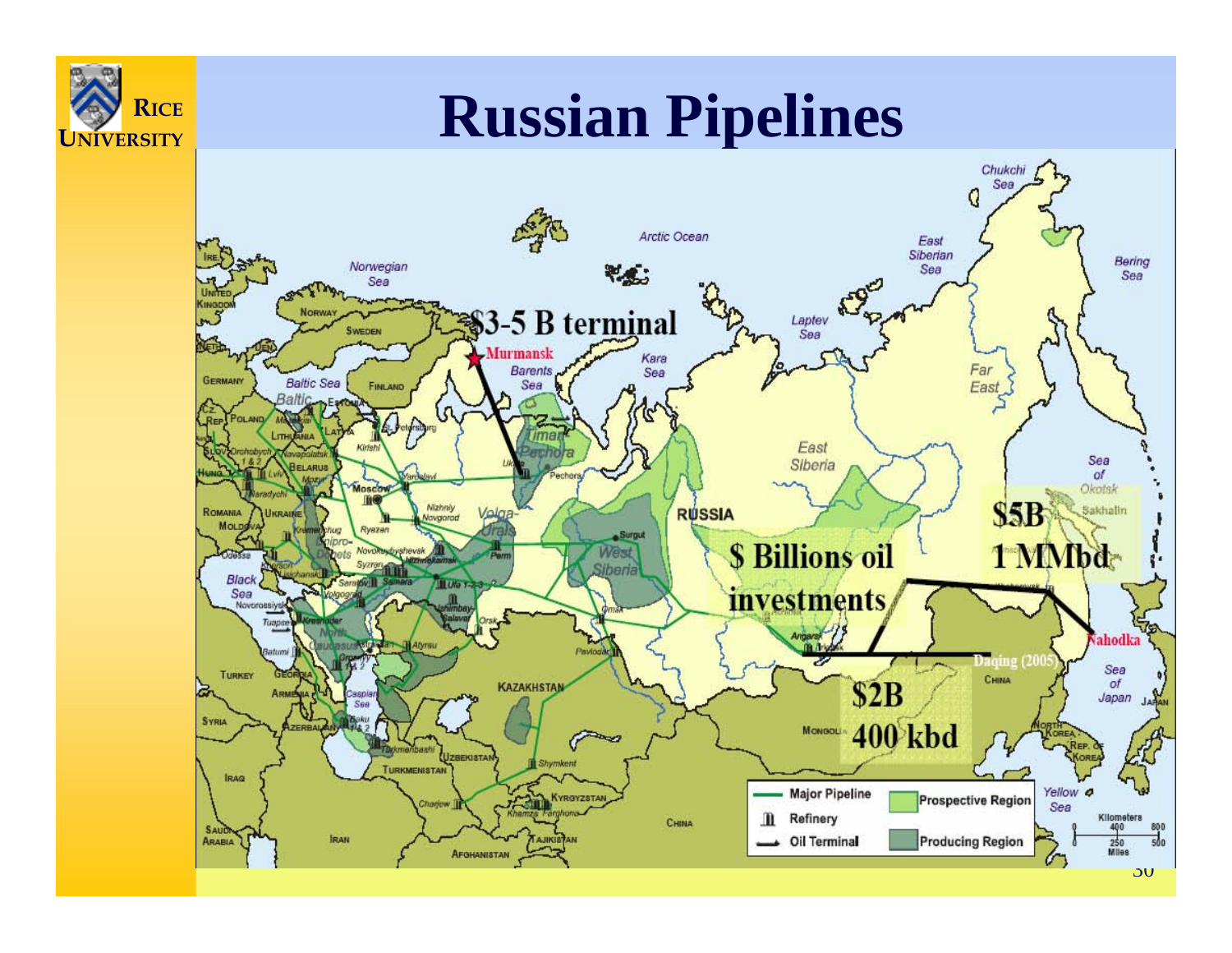

## **Significance of Increases in Russian Exports-Long Run Scenario**

- **Service Service**  Russian oil will primarily be exported westward through Europe, the Baltic Sea and the Mediterranean.
- **Service Service**  Asian import growth will increase Asian reliance on Middle East exports.
- Ξ **Effect of growing Asia imports from Middle** East on Saudi share likely to depend more on output increases in Iran and Iraq and not on Russian exports which will be limited.
- Ξ The Saudi share in Asia unlikely to diminish. More likely to decline in Europe - continuing (strengthening) conditions for price discrimination.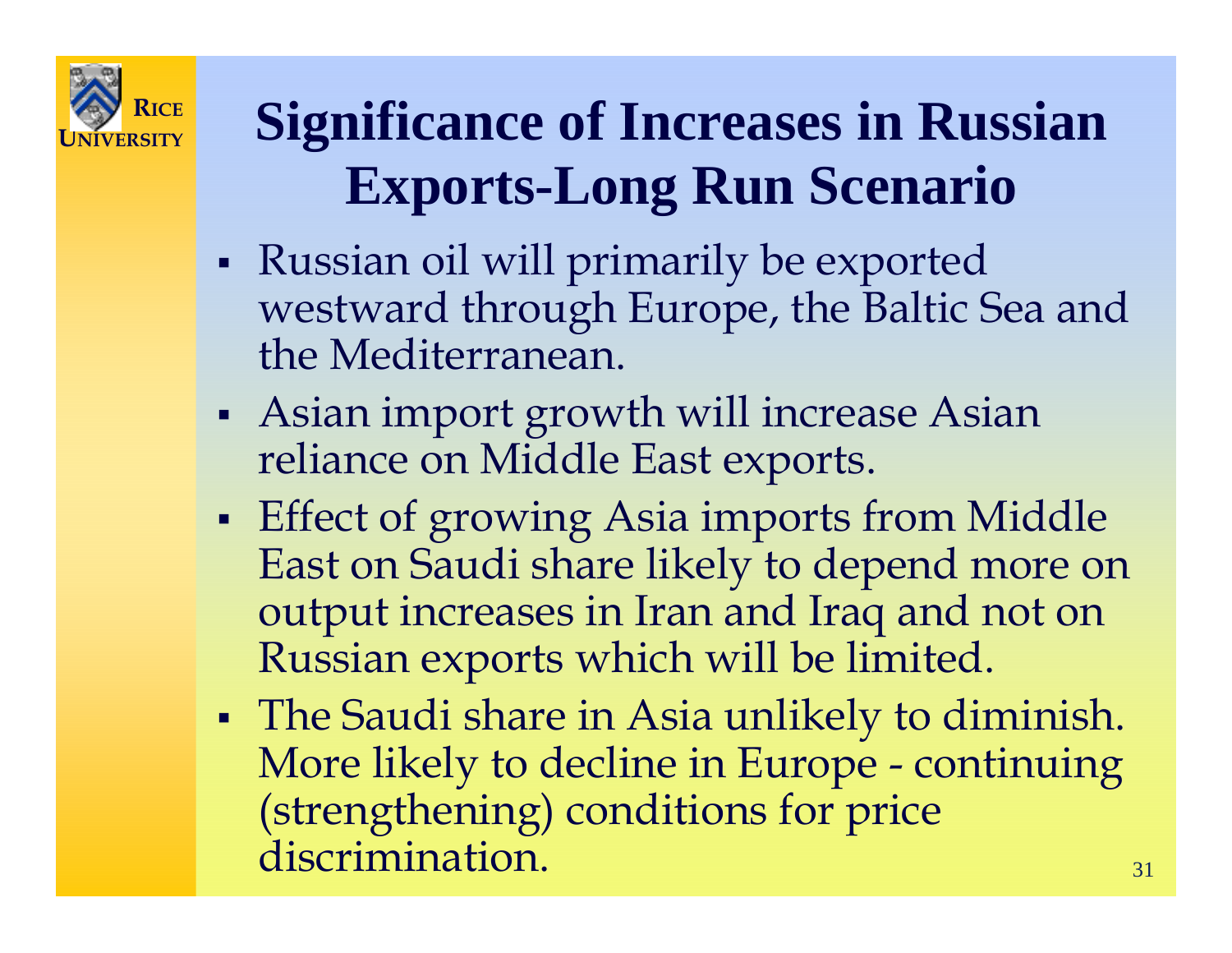

**"***No single Western nation can cope with the energy problem by pursuing an isolationist or nationalist strategy, for both it and the countries most important to it would all likely wend up worse off. Problems would be inescapably transmitted through the international economy. Neither planning for dealing with a military crisis in the Arabian/Persian Gulf nor meaningful domestic responses during a supply disruption are likely to be effective without coordination with other Western countries. Nor can the consequences –whether they be balance of payments difficulties, Third World debt, economic slump, or protectionism—be effectively countered without cooperation. The failure of cooperation can be costly, as was discovered in 1973-1974 and again in 1979."*

--Daniel Yergin, Global Insecurity 1980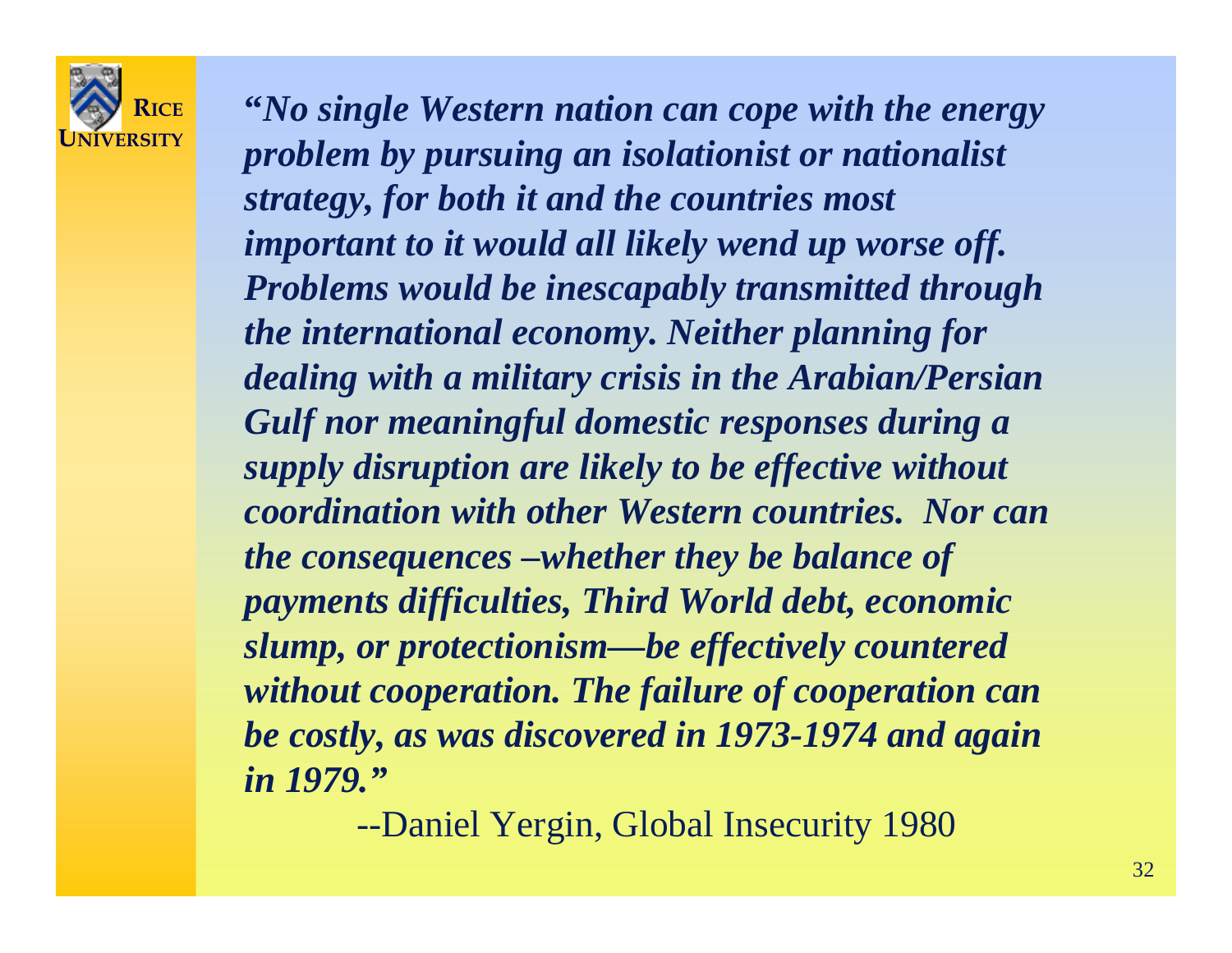

## *Cooperation on Asian Premium*

Ways to eliminate the Asian premium:

- end destination based pricing
	- challenge right of international oil companies to accept Saudi destination pricing
	- change marker crude?
- reduce Saudi share of Asian market
	- import more oil from countries other than Saudi Arabia
	- import more products produced from non-Middle East crude
	- promote inter-fuel competition
	- de-link LNG and coal prices from crude
	- promote conservation and energy efficiency (gaselectric hybrid cars - especially in China and other developing economies)
	- develop clean coal and other technologies that reduce the demand for oil